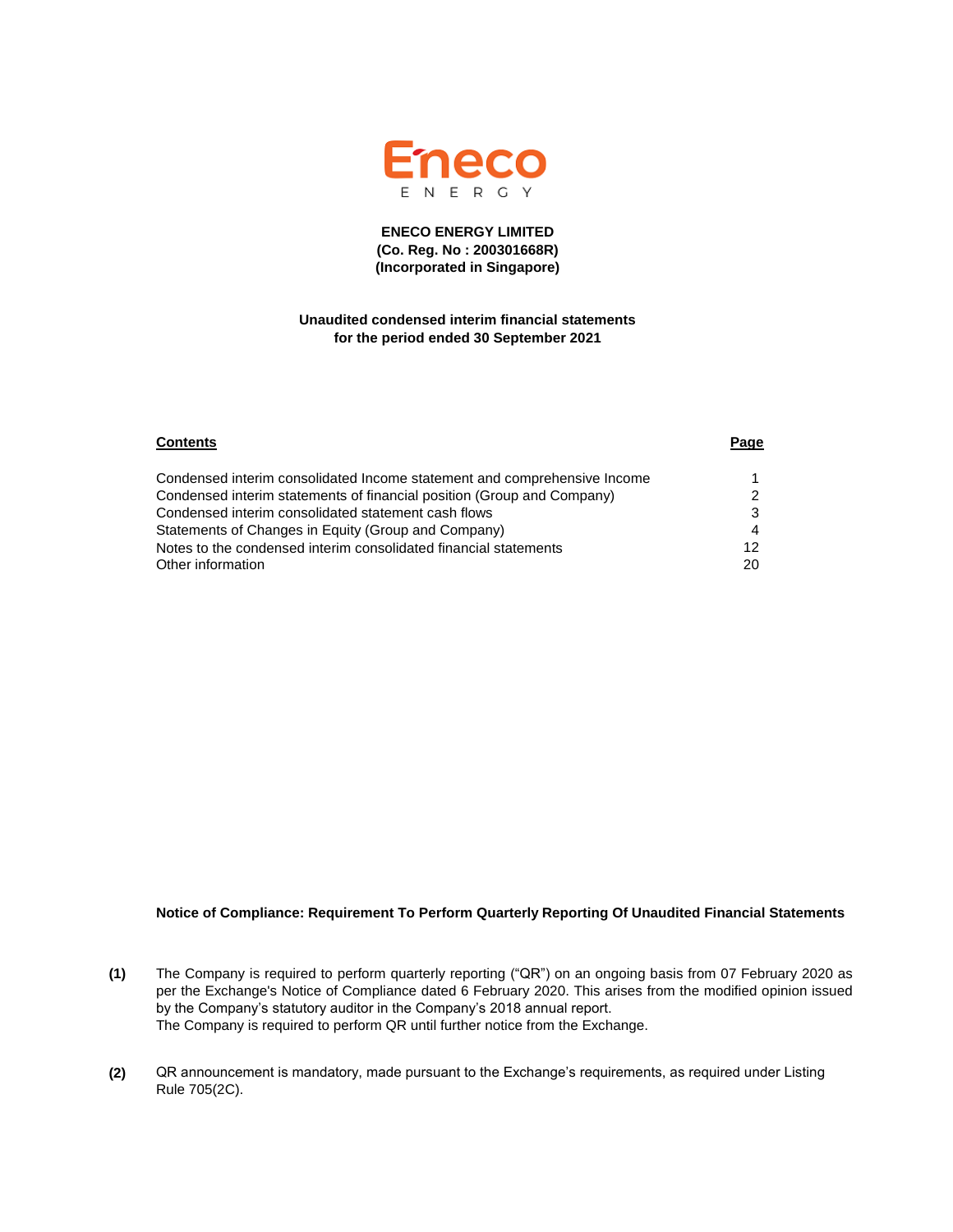### **Quarterly Financial Statements and Dividend Announcement for the Period Ended 30 September 2021**

#### **INFORMATION REQUIRED FOR ANNOUNCEMENT OF 3RD QUARTER**

The board of directors (the "Board") of Eneco Energy Limited (the "Company", and together with its subsidiaries, the "Group") is pleased to announce the unaudited condensed interim<br>consolidated financial statements of the

## **Condensed interim consolidated Income statement and comprehensive Income** *SGX Appendix 7.2 para 1(a)*

|                                                                                                                                     |                     | Group<br>3 months ended                         |                                                 |                   | Group<br>for the period ended                   |                                                 |                   |
|-------------------------------------------------------------------------------------------------------------------------------------|---------------------|-------------------------------------------------|-------------------------------------------------|-------------------|-------------------------------------------------|-------------------------------------------------|-------------------|
|                                                                                                                                     | Note                | 30-Sep-21<br><b>S\$'000</b><br><b>Unaudited</b> | 30-Sep-20<br><b>S\$'000</b><br><b>Unaudited</b> | Change<br>%       | 30-Sep-21<br><b>S\$'000</b><br><b>Unaudited</b> | 30-Sep-20<br><b>S\$'000</b><br><b>Unaudited</b> | Change<br>$\%$    |
| Revenue                                                                                                                             | 5                   | 10,095                                          | 8,778                                           | 15.0              | 28,818                                          | 27,276                                          | 5.7               |
| Gains on extinguishment of liabilities<br>Other income                                                                              | 6<br>$\overline{7}$ | 283                                             | 8,504<br>823                                    | (100.0)<br>(65.6) | 1,152                                           | 10,125<br>2,752                                 | (100.0)<br>(58.2) |
| <b>Costs and operating expenses</b><br>Service costs and related expenses                                                           |                     | (3,884)                                         | (2,841)                                         | 36.7              | (10, 277)                                       | (9, 178)                                        | 12.0              |
| Royalty payments                                                                                                                    |                     |                                                 |                                                 |                   |                                                 | (34)                                            | (100.0)           |
| Salaries and employee benefits                                                                                                      |                     | (4, 175)                                        | (4,705)                                         | (11.3)            | (12, 902)                                       | (14, 625)                                       | (11.8)            |
| Depreciation and amortisation expenses                                                                                              |                     | (1, 338)                                        | (1, 465)                                        | (8.7)             | (3,997)                                         | (4, 560)                                        | (12.3)            |
| Impairment loss recognised                                                                                                          |                     |                                                 | (5, 579)                                        |                   |                                                 | (5, 579)                                        |                   |
| Finance costs                                                                                                                       | 8                   | (216)<br>(523)                                  | (252)<br>(922)                                  | (14.3)<br>(43.3)  | (669)<br>(1,630)                                | (709)<br>(2,656)                                | (5.6)<br>(38.6)   |
| Other operating expenses<br>Total costs and operating expenses                                                                      |                     | (10, 136)                                       | (15, 764)                                       | (35.7)            | (29, 475)                                       | (37, 341)                                       | (21.1)            |
|                                                                                                                                     |                     |                                                 |                                                 |                   |                                                 |                                                 |                   |
| Profit before tax for the period                                                                                                    | 9                   | 242                                             | 2,341                                           | (89.7)            | 495                                             | 2,812                                           | (82.4)            |
| Income tax                                                                                                                          | 10                  |                                                 | (16)                                            | (100.0)           | (5)                                             | 5                                               | (200.0)           |
| Profit for the period                                                                                                               |                     | 242                                             | 2,325                                           | (89.6)            | 490                                             | 2,817                                           | (82.6)            |
| Other comprehensive income/(loss)<br>Items that may be reclassified subsequently to profit or loss:<br>Foreign currency translation |                     | (49)                                            | 522                                             | (109.4)           | (124)                                           | (182)                                           | (31.9)            |
|                                                                                                                                     |                     |                                                 |                                                 |                   |                                                 |                                                 |                   |
| Items that will not be reclassified subsequently to profit or loss:<br>Foreign currency translation differences                     |                     | (128)                                           | 215                                             | (159.3)           | (298)                                           | (155)                                           | 92.0              |
| Re-measurement of defined benefit obligation                                                                                        |                     | 17                                              | (33)                                            | (151.5)           | 15                                              | (20)                                            | (175.0)           |
| Other comprehensive income/(loss) for the year, at nil tax                                                                          |                     | (160)                                           | 704                                             | (122.7)           | (407)                                           | (357)                                           | 13.9              |
| Total comprehensive profit/(loss) for the period                                                                                    |                     | 82                                              | 3,029                                           | (97.3)            | 83                                              | 2,460                                           | (96.6)            |
| Profit/(loss) attributable to:                                                                                                      |                     |                                                 |                                                 |                   |                                                 |                                                 |                   |
| Owners of the Company                                                                                                               |                     | 282                                             | 3,475                                           | (91.9)            | 596                                             | 3,983                                           | (85.0)            |
| Non-controlling interests                                                                                                           |                     | (40)                                            | (1, 150)                                        | (96.5)            | (106)                                           | (1, 166)                                        | (90.9)            |
|                                                                                                                                     |                     | 242                                             | 2,325                                           | (89.6)            | 490                                             | 2,817                                           | (82.6)            |
| Total comprehensive income/(loss) attributable to:                                                                                  |                     |                                                 |                                                 |                   |                                                 |                                                 |                   |
| - Owners of the Company                                                                                                             |                     | 250                                             | 3,964                                           | (93.7)            | 487                                             | 3,781                                           | (87.1)            |
| - Non-controlling interests                                                                                                         |                     | (168)<br>82                                     | (935)<br>3,029                                  | (82.1)<br>(97.3)  | (404)<br>83                                     | (1, 321)<br>2,460                               | (69.4)<br>(96.6)  |
|                                                                                                                                     |                     |                                                 |                                                 |                   |                                                 |                                                 |                   |
| Earning/(loss) per share attributable to owners of the Company                                                                      | Basic               | 0.04                                            | 0.42                                            |                   | 0.09                                            | 0.62                                            |                   |
| (cents per share)                                                                                                                   | Diluted             | 0.04                                            | 0.42                                            |                   | 0.09                                            | 0.62                                            |                   |
|                                                                                                                                     |                     |                                                 |                                                 |                   |                                                 |                                                 |                   |

1

\* Certain items in prior period have been reclassified to conform with current year presentation.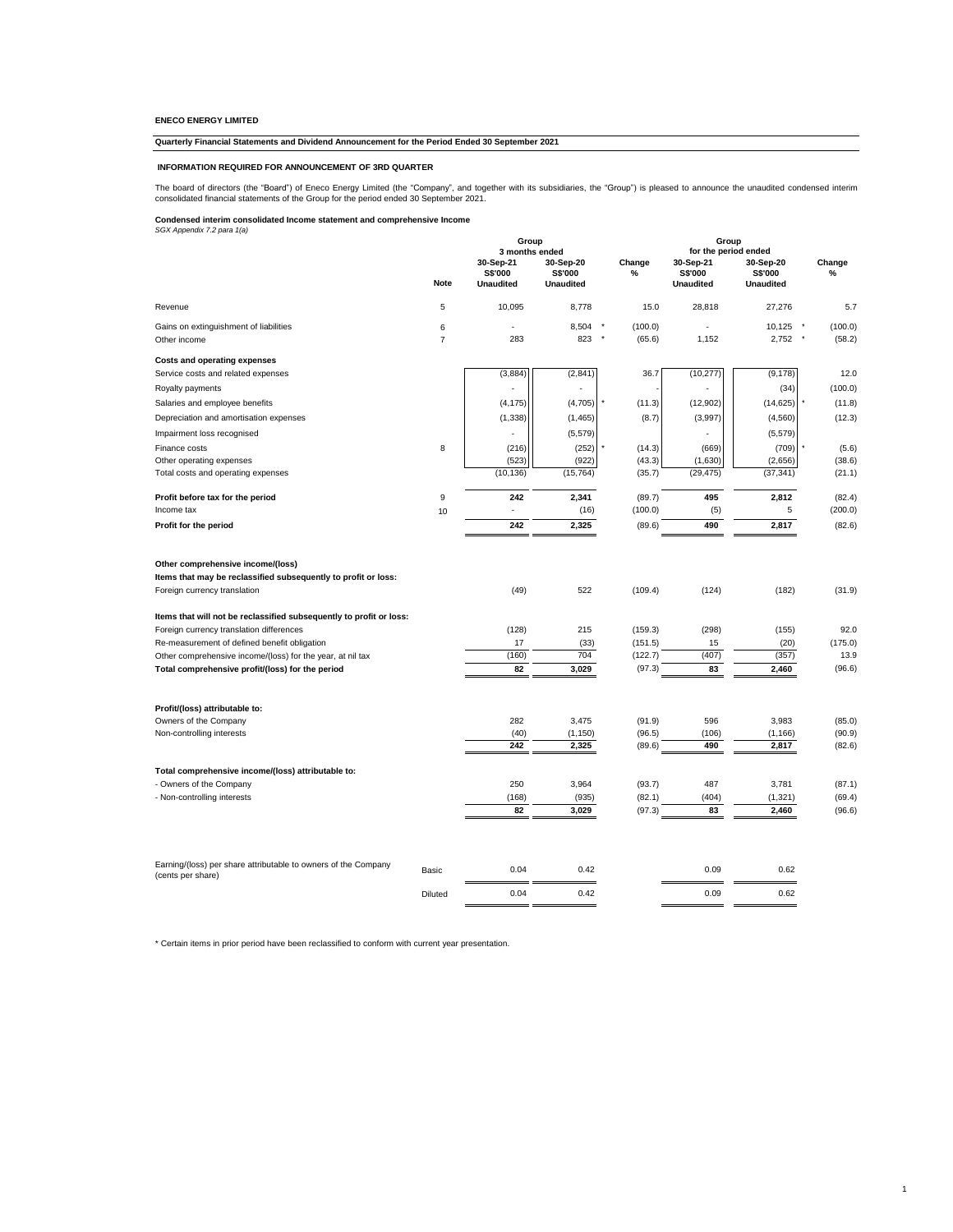## **Condensed interim statements of financial position**

|                                                 |             | Group            |                 | Company          |                |
|-------------------------------------------------|-------------|------------------|-----------------|------------------|----------------|
|                                                 |             | 30 Sep 21        | 31-Dec-20       | 30 Sep 21        | 31-Dec-20      |
|                                                 |             | S\$'000          | S\$'000         | S\$'000          | S\$'000        |
|                                                 | <b>Note</b> | <b>Unaudited</b> | <b>Audited</b>  | <b>Unaudited</b> | <b>Audited</b> |
| <b>Non-current assets</b>                       |             |                  |                 |                  |                |
| Oil and gas properties                          |             | 1,133            | 1,101           |                  | ä,             |
| Plant and equipment                             |             | 1,818            | 1,729           | 12               | 16             |
| Right-of-use assets                             | 12          | 12,236           | 14,514          | 98               | 129            |
| Intangible assets                               |             | 58               | 64              |                  |                |
| Investment in exploration and evaluation assets |             | 639              | 652             |                  |                |
| Investments in subsidiaries                     |             |                  |                 | 9,228            | 9,228          |
| Other receivables                               |             | 3,542            | 3,440           |                  |                |
| <b>Fixed deposits</b>                           |             | 312              | 309             |                  |                |
|                                                 |             | 19,738           | 21,809          | 9,338            | 9,373          |
| <b>Current assets</b>                           |             |                  |                 |                  |                |
| Trade receivables                               |             | 9,994            | 9,696           | $\blacksquare$   |                |
| Other receivables                               |             | 803              | 624             | 165              | 1,499          |
| Prepaid operating expenses                      |             | 702              | 556             | 96               | 21             |
| Inventories                                     |             | 376              | 366             |                  | ä,             |
| Cash and cash equivalents                       |             | 4,665            | 6,789           | 56               | 171            |
|                                                 |             | 16,540           | 18,031          | $\overline{317}$ | 1,691          |
| <b>Current liabilities</b>                      |             |                  |                 |                  |                |
| Trade payables                                  |             | 10,296           | 9,639           |                  | ä,             |
| Other payables                                  | 13          | 8,555            | 9,490           | 3,449            | 3,430          |
| Provisions                                      |             | 167              | 181             |                  |                |
| Abandonment and site restoration liabilities    |             | 80               | 78              |                  |                |
| Lease liabilities                               | 14          | 5,580            | 5,158           | 28               | 27             |
| Loans and borrowings                            | 14          | 2,259            | 1,500           |                  |                |
| Income tax payable                              |             | 130              | 511             | 2                | 12             |
|                                                 |             | 27,067           | 26,557          | 3,479            | 3,469          |
| <b>Net current liabilities</b>                  |             | (10, 527)        | (8, 526)        | (3, 162)         | (1, 778)       |
| <b>Non-current liabilities</b>                  |             |                  |                 |                  |                |
| Other payables                                  | 13          | 9,162            | 8,901           | $\overline{a}$   | ä,             |
| Provisions                                      |             | 862              | 832             | 18               | 18             |
| Abandonment and site restoration liabilities    |             | 219              | 213             |                  |                |
| Lease liabilities                               | 14          | 5,758            | 8,710           | 10               | 31             |
| Loans and borrowings                            | 14          |                  | 1,500           | 3,000            | 3,000          |
| Deferred taxation                               |             | 71               | 71              |                  |                |
|                                                 |             | 16,072           | 20,227          | 3,028            | 3,049          |
| Net (liabilities)/assets                        |             | (6, 861)         | (6, 944)        | 3,148            | 4,546          |
| Equity attributable to the owners               |             |                  |                 |                  |                |
| of the Company                                  |             |                  |                 |                  |                |
| Share capital                                   | 15(c)       | 148,367          | 148,367         | 148,367          | 148,367        |
| Treasury shares                                 |             | (935)            | (935)           | (935)            | (935)          |
| Other reserves                                  |             | 3,729            | 4,197           | 2,630            | 2,989          |
| <b>Accumulated losses</b>                       |             | (150, 262)       | (151, 217)      | (146, 914)       | (145, 875)     |
| <b>Non-controlling Interests</b>                |             | 899<br>(7,760)   | 412<br>(7, 356) | 3,148            | 4,546          |
| <b>Total Equity</b>                             |             | (6, 861)         | (6, 944)        | 3,148            | 4,546          |
|                                                 |             |                  |                 |                  |                |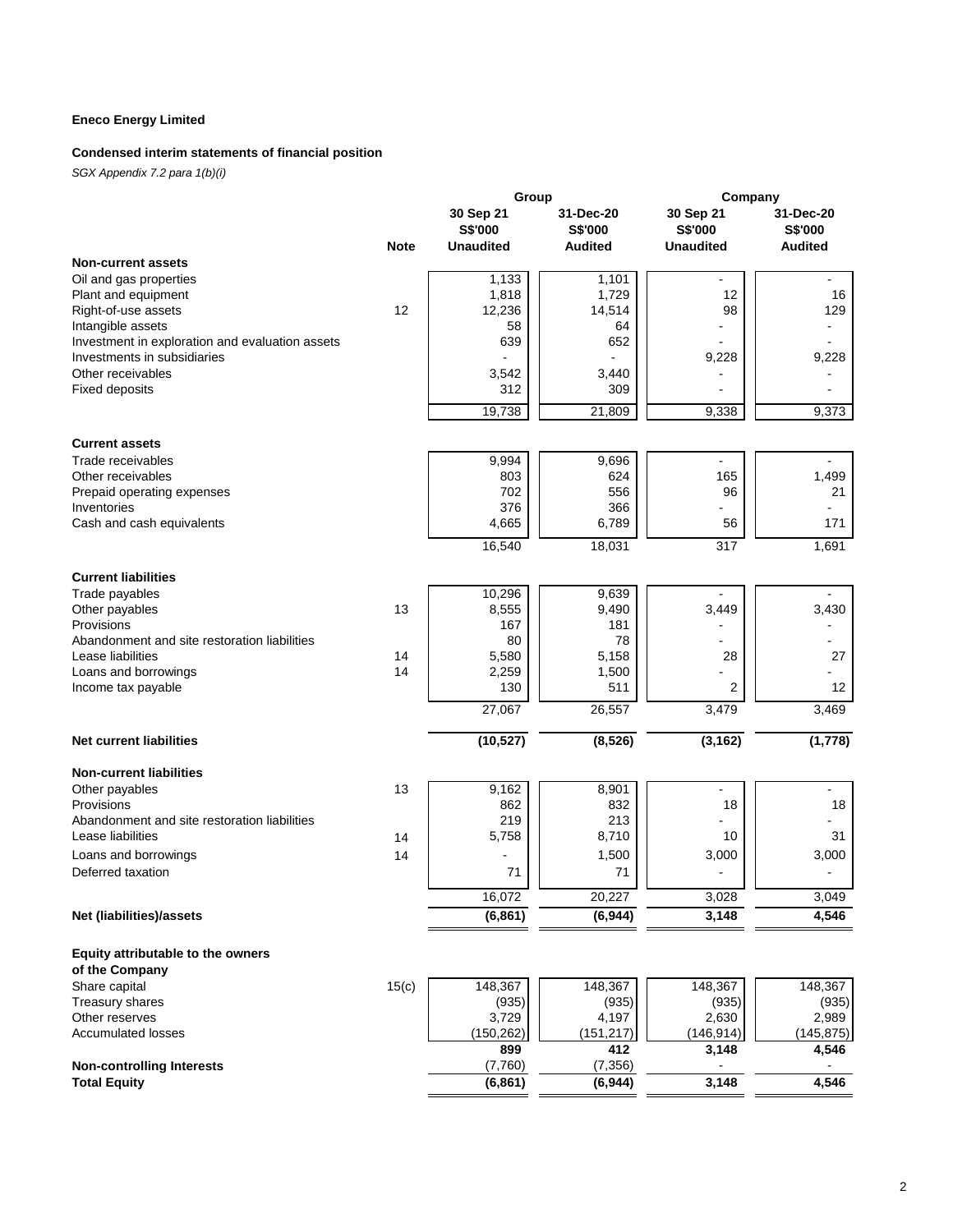## **Condensed interim consolidated statement cash flows**

*SGX Appendix 7.2 para 1(c)*

|                                                                                                                              |                | Group                 |                             | Group                |                      |
|------------------------------------------------------------------------------------------------------------------------------|----------------|-----------------------|-----------------------------|----------------------|----------------------|
|                                                                                                                              |                | For the quarter ended |                             | For the year ended   |                      |
|                                                                                                                              |                | 30-Sep-21<br>S\$'000  | 30-Sep-20<br><b>S\$'000</b> | 30-Sep-21<br>S\$'000 | 30-Sep-20<br>S\$'000 |
|                                                                                                                              | <b>Note</b>    | <b>Unaudited</b>      | <b>Unaudited</b>            | <b>Unaudited</b>     | Restated             |
| <b>Operating activities:</b>                                                                                                 |                |                       |                             |                      |                      |
| Profit/(loss) before income tax for the period                                                                               |                | 242                   | 2,341                       | 495                  | 2,812                |
| Adjustments for:                                                                                                             |                |                       |                             |                      |                      |
| Depreciation and amortisation expenses<br>Loss on disposal of right-of-use assets                                            | 9<br>9         | 1,338                 | 1,465                       | 3,997<br>29          | 4,560                |
| Gain on disposal of plant and equipment and intangible assets                                                                | 9              | (11)                  | (11)                        | (86)                 | (259)                |
| Finance costs                                                                                                                | 8              | 216                   | 252                         | 669                  | 709                  |
| Government grant income                                                                                                      | $\overline{7}$ | (28)                  | $(566)$ *                   | (314)                | $(1,919)$ *          |
| Interest income from banks                                                                                                   | $\overline{7}$ | (4)                   | (2)                         | (10)                 | (8)                  |
| Gains on extinguishment of liabilities                                                                                       |                |                       |                             |                      |                      |
| - accrued interest and other expenses                                                                                        | 6              |                       | $(897)$ *                   |                      | (1,934)              |
| - loans and borrowings                                                                                                       | 6              |                       | (7, 526)                    |                      | (7, 526)             |
| Write-back of ASR liabilities                                                                                                | 6<br>6         |                       | $(81)$ *                    | ä,                   | (415)<br>(250)       |
| Write-back of other payables<br>Impairment loss on oil and gas properties                                                    |                |                       | 5,579                       |                      | 5,579                |
| Allowance for doubtful trade receivables                                                                                     | 9              | 56                    |                             | 76                   | 2                    |
| Provision made                                                                                                               |                |                       | ä,                          | $\overline{4}$       |                      |
| Foreign exchange translation adjustments                                                                                     |                | (84)                  | 506                         | (241)                | 20                   |
| Operating cash flows before working capital changes                                                                          |                | 1,725                 | 1,060                       | 4,619                | 1,371                |
| Change in inventories                                                                                                        |                | (4)                   | 3                           | (10)                 | (4)                  |
| Change in trade receivables                                                                                                  |                | (950)                 | 893                         | (374)                | 1,579                |
| Change in other receivables                                                                                                  |                | (43)                  | (229)                       | (180)                | (411)                |
| Change in prepaid operating expenses                                                                                         |                | 90                    | (39)                        | (146)                | (172)                |
| Change in trade payables                                                                                                     |                | 753                   | 263                         | 657                  | 226                  |
| Change in other payables and provisions                                                                                      |                | (320)                 | (355)                       | (1,039)              | 1,267                |
| Cash generated from operations                                                                                               |                | 1,251                 | 1,596                       | 3,527                | 3,856                |
|                                                                                                                              |                |                       |                             |                      |                      |
| Interest income received                                                                                                     |                | 4                     | $\overline{2}$              | 10                   | 8                    |
| Income tax paid                                                                                                              |                | (121)                 | (61)                        | (388)                | (67)                 |
| Grants received                                                                                                              |                | 77                    | 523                         | 329                  | 2,010                |
| Net cash generated from operating activities                                                                                 |                | 1,211                 | 2,060                       | 3,478                | 5,807                |
| Investing activities :                                                                                                       |                |                       |                             |                      |                      |
| Proceeds from disposal of plant and equipment                                                                                |                | 13                    | 12                          | 190                  | 297                  |
| Purchase of plant and equipment and oil and gas properties                                                                   |                | (89)                  | (91)                        | (254)                | (471)                |
| Purchase of right-of-use assets                                                                                              |                | (7)                   |                             | (20)                 |                      |
| Acquisition of intangible assets                                                                                             |                | (30)                  | (14)                        | (37)                 | (61)                 |
|                                                                                                                              |                |                       |                             |                      |                      |
| Net cash used in investing activities                                                                                        |                | (113)                 | (93)                        | (121)                | (235)                |
| <b>Financing activities:</b>                                                                                                 |                |                       |                             |                      |                      |
| Proceeds from loan and borrowings                                                                                            |                |                       |                             |                      | 3,000                |
| Repayment of finance costs                                                                                                   |                | (205)                 | $(235)$ *                   | (632)                | (639)                |
| Repayment of loans and borrowings                                                                                            |                | (741)                 | ٠                           | (741)                | (3,000)              |
| Principal payment of lease liabilities                                                                                       |                | (1,389)               | (1,028)                     | (4, 108)             | (3,543)              |
| Net cash used in financing activities                                                                                        |                | (2, 335)              | (1, 263)                    | (5,481)              | (4, 182)             |
|                                                                                                                              |                |                       |                             |                      |                      |
| Net increase/(decrease) in cash and cash equivalents<br>Effect of exchange rate changes on opening cash and cash equivalents |                | (1, 237)              | 704                         | (2, 124)             | 1,390                |
| Cash and cash equivalents at beginning of period                                                                             |                | (5)<br>5,907          | (16)<br>5,280               | 6,789                | (15)<br>4,593        |
| Cash and cash equivalents at end of period                                                                                   | Note A         | 4,665                 | 5,968                       | 4,665                | 5,968                |
| Note A                                                                                                                       |                |                       |                             |                      |                      |
| Cash on hand and at bank                                                                                                     |                | 4,665                 | 5,968                       | 4,665                | 5,968                |
| <b>Fixed deposits</b>                                                                                                        |                | 312                   | 332                         | 312                  | 332                  |
| Cash and deposits                                                                                                            |                | 4,977                 | 6,300                       | 4,977                | 6,300                |
| Less: Restricted cash classified as non-current assets                                                                       |                | (312)                 | (332)                       | (312)                | (332)                |
| Cash and cash equivalents                                                                                                    |                | 4,665                 | 5,968                       | 4,665                | 5,968                |

\* Certain items in prior period have been reclassified to conform with current year presentation.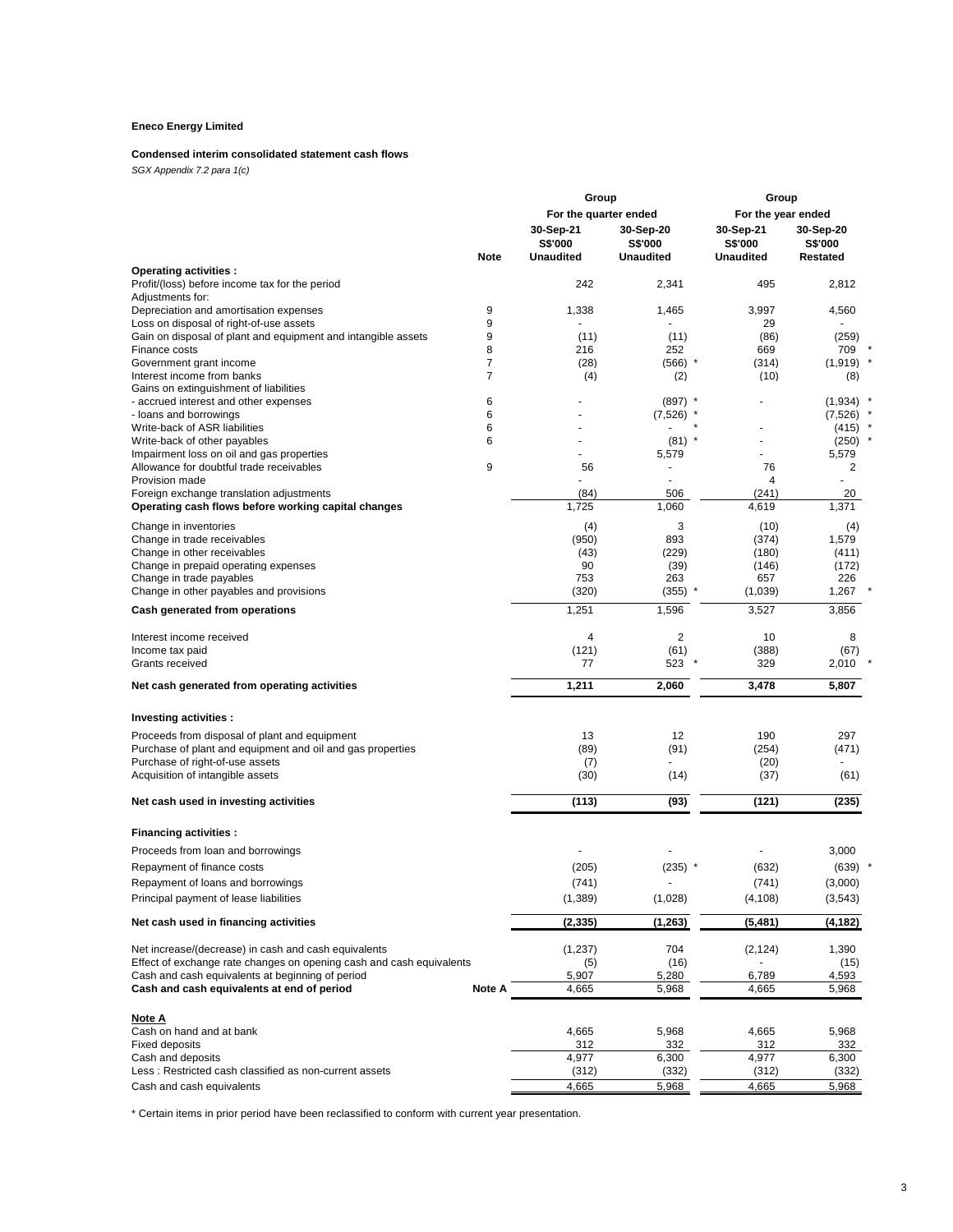### **Statements of Changes in Equity**

|                                                            |                            |                                                                  |                             |                               |                                  |                           | Attributable to owners of the Company     |                   |                                                          |                                                        |                               |                                         |
|------------------------------------------------------------|----------------------------|------------------------------------------------------------------|-----------------------------|-------------------------------|----------------------------------|---------------------------|-------------------------------------------|-------------------|----------------------------------------------------------|--------------------------------------------------------|-------------------------------|-----------------------------------------|
| Group                                                      | Total<br>equity<br>S\$'000 | Equity<br>attributable to<br>owners of the<br>Company<br>S\$'000 | Share<br>capital<br>S\$'000 | Treasury<br>shares<br>S\$'000 | Accumulated<br>losses<br>S\$'000 | Other reserves<br>S\$'000 | Share based<br>payment reserve<br>S\$'000 | Others<br>S\$'000 | Foreign<br>currency<br>translation<br>reserve<br>S\$'000 | Gain on<br>reissuance of<br>treasury shares<br>S\$'000 | Capital<br>reserve<br>S\$'000 | Non-controlling<br>interests<br>S\$'000 |
| Opening balance as at 1 January 2021                       | (6, 944)                   | 412                                                              | 148,367                     | (935)                         | (151, 217)                       | 4,197                     | 359                                       | 874               | (14)                                                     | 2,630                                                  | 348                           | (7, 356)                                |
| Q1                                                         |                            |                                                                  |                             |                               |                                  |                           |                                           |                   |                                                          |                                                        |                               |                                         |
| Profit/(loss) for the period                               | 269                        | 296                                                              |                             |                               | 296                              |                           |                                           |                   |                                                          |                                                        |                               | (27)                                    |
| Other comprehensive income                                 |                            |                                                                  |                             |                               |                                  |                           |                                           |                   |                                                          |                                                        |                               |                                         |
| Exchange differences on translating foreign operations     | (267)                      | (76)                                                             | $\blacksquare$              | $\overline{\phantom{a}}$      | $\sim$                           | (76)                      | $\sim$                                    |                   | (76)                                                     | $\blacksquare$                                         | $\sim$                        | (191)                                   |
| Total comprehensive income for the period                  | $\overline{2}$             | 220                                                              | $\blacksquare$              | $\overline{\phantom{a}}$      | 296                              | (76)                      |                                           | $\blacksquare$    | (76)                                                     | $\blacksquare$                                         | $\overline{\phantom{a}}$      | (218)                                   |
| Contributions by and distributions to owners               |                            |                                                                  |                             |                               |                                  |                           |                                           |                   |                                                          |                                                        |                               |                                         |
| Expiry of employee share options                           | $\ddot{\phantom{1}}$       |                                                                  |                             |                               | 359                              | (359)                     | (359)                                     |                   |                                                          |                                                        |                               | $\blacksquare$                          |
| Total contributions by and distributions to owners         | $\blacksquare$             | $\sim$                                                           | $\sim$                      | $\sim$                        | 359                              | (359)                     | (359)                                     | $\sim$            | $\blacksquare$                                           | $\blacksquare$                                         | $\mathbf{r}$                  | $\sim$                                  |
| Total transactions with owners in their capacity as owners |                            |                                                                  |                             |                               | 359                              | (359)                     | (359)                                     |                   |                                                          |                                                        |                               |                                         |
| Closing balance as at 31 March 2021                        | (6, 942)                   | 632                                                              | 148,367                     | (935)                         | (150, 562)                       | 3,762                     | $\blacksquare$                            | 874               | (90)                                                     | 2,630                                                  | 348                           | (7, 574)                                |
| Q2                                                         |                            |                                                                  |                             |                               |                                  |                           |                                           |                   |                                                          |                                                        |                               |                                         |
| Profit/(loss) for the period                               | (21)                       | 18                                                               |                             |                               | 18                               |                           |                                           |                   |                                                          |                                                        |                               | (39)                                    |
| Other comprehensive income                                 |                            |                                                                  |                             |                               |                                  |                           |                                           |                   |                                                          |                                                        |                               |                                         |
| Re-measurement of defined benefit obligation               | (2)                        | (2)                                                              |                             |                               |                                  | (2)                       |                                           | (2)               |                                                          |                                                        | $\sim$                        | $\sim$                                  |
| Exchange differences on translating foreign operations     | 22                         | $\overline{1}$                                                   |                             |                               |                                  | $\overline{1}$            |                                           |                   | $\overline{1}$                                           |                                                        | $\blacksquare$                | 21                                      |
| Total comprehensive income for the period                  | (1)                        | 17                                                               | $\blacksquare$              | $\overline{\phantom{a}}$      | 18                               | (1)                       |                                           | (2)               | $\overline{1}$                                           | $\blacksquare$                                         | $\sim$                        | (18)                                    |
|                                                            |                            |                                                                  |                             |                               |                                  |                           |                                           |                   |                                                          |                                                        |                               |                                         |
| Closing balance as at 30 June 2021                         | (6, 943)                   | 649                                                              | 148,367                     | (935)                         | (150, 544)                       | 3,761                     |                                           | 872               | (89)                                                     | 2,630                                                  | 348                           | (7, 592)                                |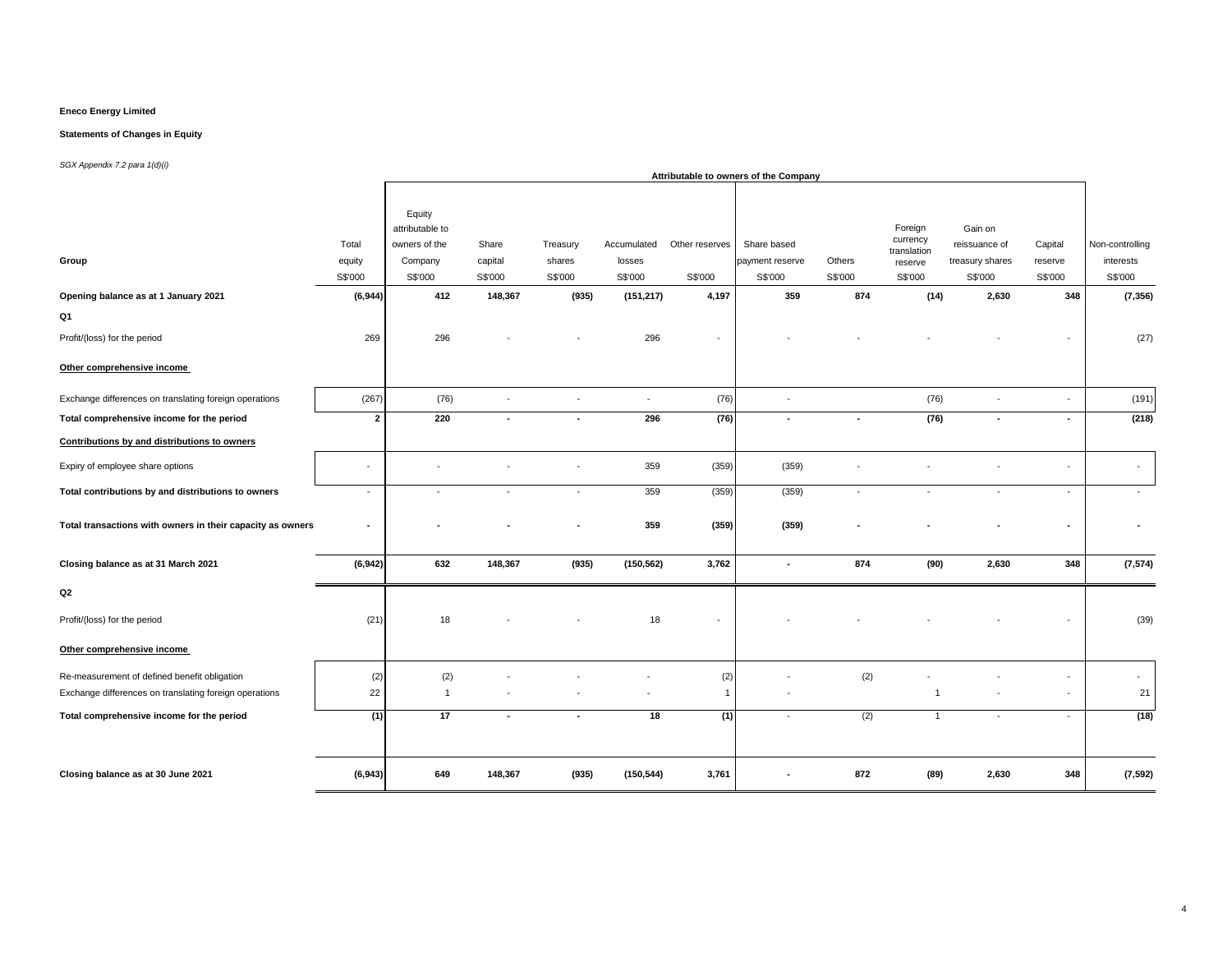1 (d) (i) A statement (for the issuer and group) showing either (i) all changes in equity or (ii) changes in equity other than those arising from capitalisation issues and distributions to shareholders, together with a com

| SGX Appendix 7.2 para 1(d)(i)                                    |                            |                                                                  |                             |                               |                                  |                              | Attributable to owners of the Company     |                   |                                                       |                                                        |                               |                                         |
|------------------------------------------------------------------|----------------------------|------------------------------------------------------------------|-----------------------------|-------------------------------|----------------------------------|------------------------------|-------------------------------------------|-------------------|-------------------------------------------------------|--------------------------------------------------------|-------------------------------|-----------------------------------------|
| Group                                                            | Total<br>equity<br>S\$'000 | Equity<br>attributable to<br>owners of the<br>Company<br>S\$'000 | Share<br>capital<br>S\$'000 | Treasury<br>shares<br>S\$'000 | Accumulated<br>losses<br>S\$'000 | Other<br>reserves<br>S\$'000 | Share based<br>payment reserve<br>S\$'000 | Others<br>S\$'000 | Foreign currency<br>translation<br>reserve<br>S\$'000 | Gain on<br>reissuance of<br>treasury shares<br>S\$'000 | Capital<br>reserve<br>S\$'000 | Non-controlling<br>interests<br>S\$'000 |
| Opening balance as at 1 July 2021                                | (6, 943)                   | 649                                                              | 148,367                     | (935)                         | (150, 544)                       | 3,761                        | $\overline{\phantom{a}}$                  | 872               | (89)                                                  | 2,630                                                  | 348                           | (7, 592)                                |
| Q3<br>Profit/(loss) for the period<br>Other comprehensive income | 242                        | 282                                                              | $\overline{\phantom{a}}$    |                               | 282                              | $\overline{\phantom{a}}$     |                                           |                   |                                                       |                                                        | $\overline{\phantom{a}}$      | (40)                                    |
| Re-measurement of defined benefit obligation                     | 17                         | 17                                                               |                             |                               |                                  | 17                           |                                           | 17                |                                                       |                                                        | $\overline{\phantom{a}}$      | $\sim$                                  |
| Exchange differences on translating foreign operations           | (177)                      | (49)                                                             | $\overline{\phantom{a}}$    | $\overline{\phantom{a}}$      | $\overline{\phantom{a}}$         | (49)                         | $\overline{\phantom{a}}$                  | $\sim$            | (49)                                                  | $\sim$                                                 | $\overline{\phantom{a}}$      | (128)                                   |
| Total comprehensive income for the period                        | 82                         | 250                                                              | ٠                           |                               | 282                              | (32)                         | $\blacksquare$                            | 17                | (49)                                                  | $\blacksquare$                                         | $\blacksquare$                | (168)                                   |
| Closing balance as at 30 September 2021                          | (6, 861)                   | 899                                                              | 148,367                     | (935)                         | (150, 262)                       | 3,729                        | $\overline{\phantom{a}}$                  | 889               | (138)                                                 | 2,630                                                  | 348                           | (7,760)                                 |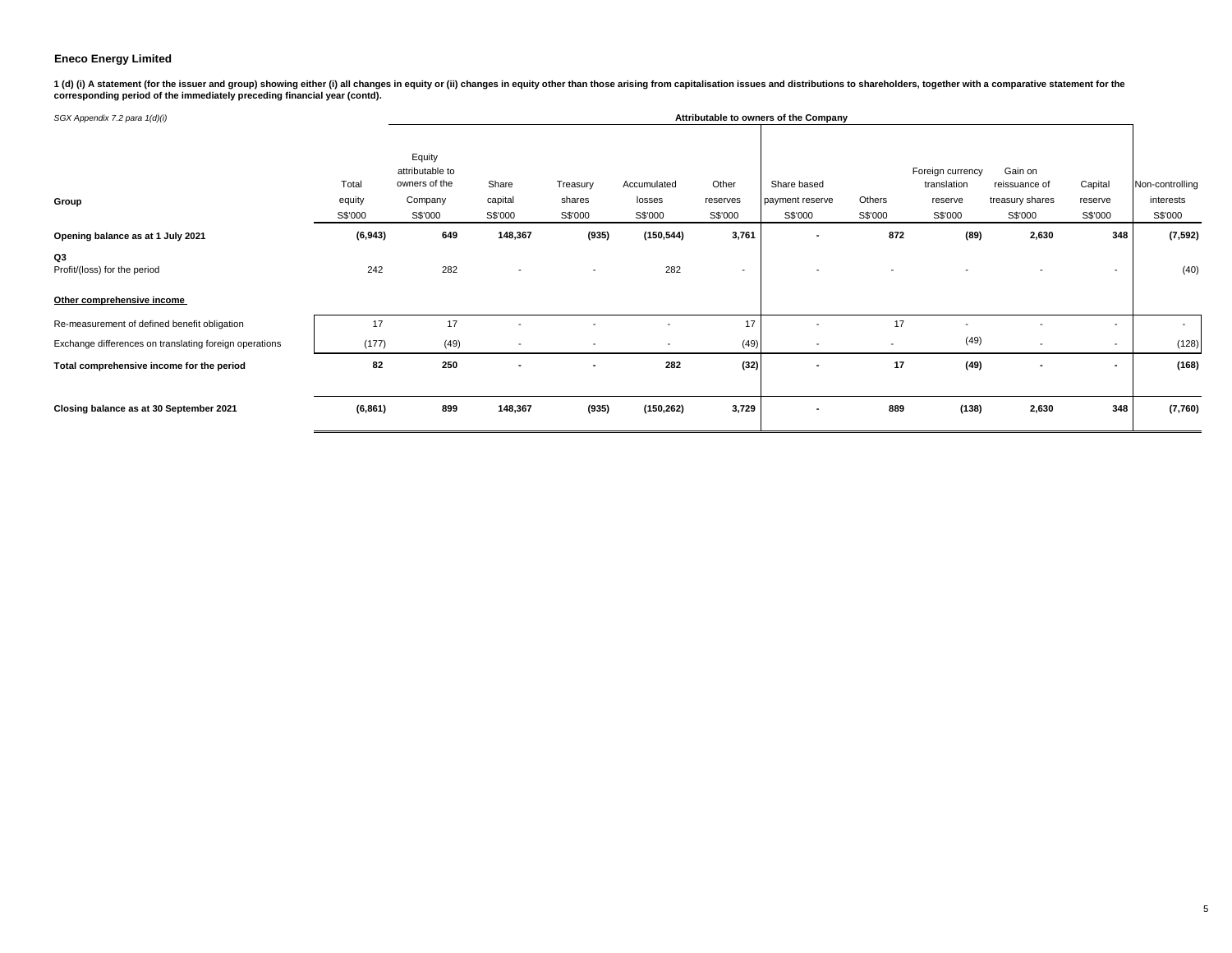#### **Statements of Changes in Equity**

#### *SGX Appendix 7.2 para 1(d)(i)*

|                                                                                                                                                     |                                                  |                                                                                        |                                                  |                                                  |                                                         |                                                 | Attributable to owners of the Company                      |                                    |                                                                        |                                                                           |                                                |                                                            |
|-----------------------------------------------------------------------------------------------------------------------------------------------------|--------------------------------------------------|----------------------------------------------------------------------------------------|--------------------------------------------------|--------------------------------------------------|---------------------------------------------------------|-------------------------------------------------|------------------------------------------------------------|------------------------------------|------------------------------------------------------------------------|---------------------------------------------------------------------------|------------------------------------------------|------------------------------------------------------------|
| Group<br>Opening balance as at 1 January 2020<br>Restatement adjustment *                                                                           | Total<br>equity<br>S\$'000<br>(22, 025)<br>1,970 | Equity<br>attributable to<br>owners of the<br>Company<br>S\$'000<br>(13, 679)<br>1,584 | Share<br>capital<br>S\$'000<br>148,367<br>$\sim$ | Treasury<br>shares<br>S\$'000<br>(935)<br>$\sim$ | Accumulated<br>losses<br>S\$'000<br>(165, 794)<br>1,584 | Other<br>reserves<br>S\$'000<br>4,683<br>$\sim$ | Share based<br>payment reserve<br>S\$'000<br>529<br>$\sim$ | Others<br>S\$'000<br>790<br>$\sim$ | Foreign currency<br>translation<br>reserve<br>S\$'000<br>386<br>$\sim$ | Gain on<br>reissuance of<br>treasury shares<br>S\$'000<br>2,630<br>$\sim$ | Capital<br>reserve<br>S\$'000<br>348<br>$\sim$ | Non-controlling<br>interests<br>S\$'000<br>(8, 346)<br>386 |
| Opening balance as at 1 January 2020 (As restated)                                                                                                  | (20, 055)                                        | (12,095)                                                                               | 148,367                                          | (935)                                            | (164, 210)                                              | 4,683                                           | 529                                                        | 790                                | 386                                                                    | 2,630                                                                     | 348                                            | (7,960)                                                    |
| Q1<br>Loss for the period<br>Other comprehensive income                                                                                             | (2, 323)                                         | (2, 189)                                                                               |                                                  |                                                  | (2, 189)                                                | $\sim$                                          |                                                            |                                    |                                                                        |                                                                           |                                                | (134)                                                      |
| Re-measurement of defined benefit obligation                                                                                                        | (28)                                             | (28)                                                                                   |                                                  |                                                  | ٠                                                       | (28)                                            |                                                            | (28)                               |                                                                        |                                                                           |                                                | $\sim$                                                     |
| Exchange differences on translating foreign operations                                                                                              | (1, 243)                                         | (615)                                                                                  |                                                  |                                                  | $\sim$                                                  | (615)                                           | $\overline{\phantom{a}}$                                   |                                    | (615)                                                                  |                                                                           |                                                | (628)                                                      |
| Total comprehensive income for the period                                                                                                           | (3, 594)                                         | (2,832)                                                                                | $\blacksquare$                                   | $\blacksquare$                                   | (2, 189)                                                | (643)                                           | $\overline{\phantom{a}}$                                   | (28)                               | (615)                                                                  | $\overline{\phantom{a}}$                                                  | $\sim$                                         | (762)                                                      |
| Contributions by and distributions to owners                                                                                                        |                                                  |                                                                                        |                                                  |                                                  |                                                         |                                                 |                                                            |                                    |                                                                        |                                                                           |                                                |                                                            |
| Expiry of employee share options                                                                                                                    | $\sim$                                           | $\sim$                                                                                 | $\bar{a}$                                        | $\sim$                                           | 170                                                     | (170)                                           | (170)                                                      | $\overline{\phantom{a}}$           | ٠                                                                      | $\sim$                                                                    | $\sim$                                         | $\sim$                                                     |
| Total contributions by and distributions to owners                                                                                                  | $\sim$                                           | $\sim$                                                                                 | $\sim$                                           | $\sim$                                           | 170                                                     | (170)                                           | (170)                                                      | $\sim$                             | $\sim$                                                                 | $\sim$                                                                    | $\sim$                                         | $\sim$                                                     |
| Total transactions with owners in their capacity as owners                                                                                          | $\overline{\phantom{a}}$                         |                                                                                        |                                                  |                                                  | 170                                                     | (170)                                           | (170)                                                      |                                    |                                                                        |                                                                           | $\overline{\phantom{a}}$                       | $\overline{\phantom{a}}$                                   |
| Closing balance as at 31 March 2020                                                                                                                 | (23, 649)                                        | (14, 927)                                                                              | 148,367                                          | (935)                                            | (166, 229)                                              | 3,870                                           | 359                                                        | 762                                | (229)                                                                  | 2,630                                                                     | 348                                            | (8, 722)                                                   |
| Q2                                                                                                                                                  |                                                  |                                                                                        |                                                  |                                                  |                                                         |                                                 |                                                            |                                    |                                                                        |                                                                           |                                                |                                                            |
| Profit for the period                                                                                                                               | 2,815                                            | 2,697                                                                                  |                                                  |                                                  | 2,697                                                   |                                                 |                                                            |                                    |                                                                        |                                                                           |                                                | 118                                                        |
| Other comprehensive income                                                                                                                          |                                                  |                                                                                        |                                                  |                                                  |                                                         |                                                 |                                                            |                                    |                                                                        |                                                                           |                                                |                                                            |
| Re-measurement of defined benefit obligation<br>Exchange differences on translating foreign operations<br>Total comprehensive income for the period | 41<br>169<br>3,025                               | 41<br>(89)<br>2,649                                                                    | $\bar{a}$<br>$\blacksquare$                      | $\overline{\phantom{a}}$                         | $\sim$<br>2,697                                         | 41<br>(89)<br>(48)                              | $\sim$<br>$\overline{\phantom{a}}$                         | 41<br>$\sim$<br>41                 | (89)<br>(89)                                                           | $\sim$<br>$\blacksquare$                                                  | $\sim$                                         | ٠<br>258<br>376                                            |
|                                                                                                                                                     |                                                  |                                                                                        |                                                  |                                                  |                                                         |                                                 |                                                            |                                    |                                                                        |                                                                           |                                                |                                                            |
| Closing balance as at 30 June 2020                                                                                                                  | (20, 624)                                        | (12, 278)                                                                              | 148,367                                          | (935)                                            | (163, 532)                                              | 3,822                                           | 359                                                        | 803                                | (318)                                                                  | 2,630                                                                     | 348                                            | (8, 346)                                                   |

\* As at 31 December 2019, the Group's management had not been furnished with the monthly statements of accounts of the Lemang PSC since September 2019, due to ongoing disputes with a former joint venture partner arising fr

In 2020, following the completion of the sale of the 90% participating interest between Mandala and Jadestone (collectively known as the "Operators"), the Group's management was furnished with the necessary statements of a adjustment amounting to approximately S\$2 million (equivalent to US\$1.46 million) was recorded to reverse the over-recognition of the Group's proportionate share of the net expenses in Lemang PSC in accordance with SFRS(I)

Management corrected the material prior period's error identified above retrospectively by restating the comparative amounts for the prior period's statement of comprehensive income in accordance with SFRS(I) 1-8 Accountin Errors.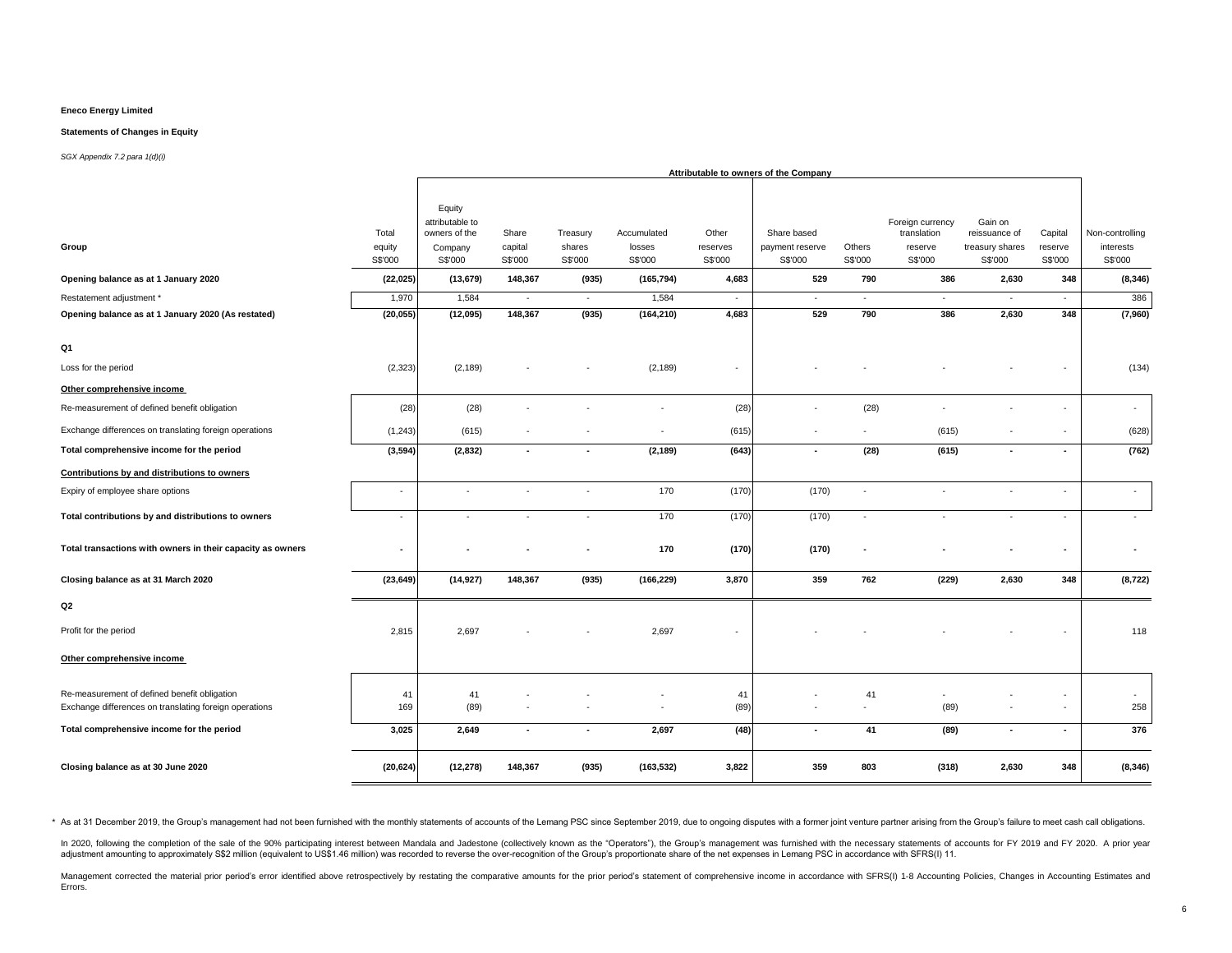1 (d) (i) A statement (for the issuer and group) showing either (i) all changes in equity or (ii) changes in equity other than those arising from capitalisation issues and distributions to shareholders, together with a com

| SGX Appendix 7.2 para 1(d)(i)                          |                            | Attributable to owners of the Company                            |                             |                               |                                  |                              |                                           |                          |                                                       |                                                        |                               |                                         |
|--------------------------------------------------------|----------------------------|------------------------------------------------------------------|-----------------------------|-------------------------------|----------------------------------|------------------------------|-------------------------------------------|--------------------------|-------------------------------------------------------|--------------------------------------------------------|-------------------------------|-----------------------------------------|
| Group                                                  | Total<br>equity<br>S\$'000 | Equity<br>attributable to<br>owners of the<br>Company<br>S\$'000 | Share<br>capital<br>S\$'000 | Treasury<br>shares<br>S\$'000 | Accumulated<br>losses<br>S\$'000 | Other<br>reserves<br>S\$'000 | Share based<br>payment reserve<br>S\$'000 | Others<br>S\$'000        | Foreign currency<br>translation<br>reserve<br>S\$'000 | Gain on<br>reissuance of<br>treasury shares<br>S\$'000 | Capital<br>reserve<br>S\$'000 | Non-controlling<br>interests<br>S\$'000 |
| Opening balance as at 1 July 2020                      | (20, 624)                  | (12, 278)                                                        | 148,367                     | (935)                         | (163, 532)                       | 3,822                        | 359                                       | 803                      | (318)                                                 | 2,630                                                  | 348                           | (8, 346)                                |
| Q3                                                     |                            |                                                                  |                             |                               |                                  |                              |                                           |                          |                                                       |                                                        |                               |                                         |
| Profit/(Loss) for the period                           | 2,325                      | 3,475                                                            | $\overline{\phantom{a}}$    | $\overline{\phantom{a}}$      | 3,475                            | $\overline{\phantom{a}}$     |                                           |                          |                                                       |                                                        | $\sim$                        | (1, 150)                                |
| Other comprehensive income                             |                            |                                                                  |                             |                               |                                  |                              |                                           |                          |                                                       |                                                        |                               |                                         |
| Re-measurement of defined benefit obligation           | (33)                       | (33)                                                             | $\overline{\phantom{a}}$    |                               | $\overline{\phantom{a}}$         | (33)                         | $\overline{\phantom{a}}$                  | (33)                     |                                                       |                                                        | $\sim$                        | $\sim$                                  |
| Exchange differences on translating foreign operations | 737                        | 522                                                              | $\overline{\phantom{a}}$    |                               | $\overline{\phantom{0}}$         | 522                          | $\overline{\phantom{a}}$                  | $\overline{\phantom{a}}$ | 522                                                   | $\overline{\phantom{a}}$                               | $\sim$                        | 215                                     |
| Total comprehensive income for the period              | 3,029                      | 3,964                                                            | ٠                           | $\blacksquare$                | 3,475                            | 489                          | $\blacksquare$                            | (33)                     | 522                                                   | ٠                                                      |                               | (935)                                   |
| Closing balance as at 30 September 2020                | (17, 595)                  | (8, 314)                                                         | 148,367                     | (935)                         | (160, 057)                       | 4,311                        | 359                                       | 770                      | 204                                                   | 2,630                                                  | 348                           | (9, 281)                                |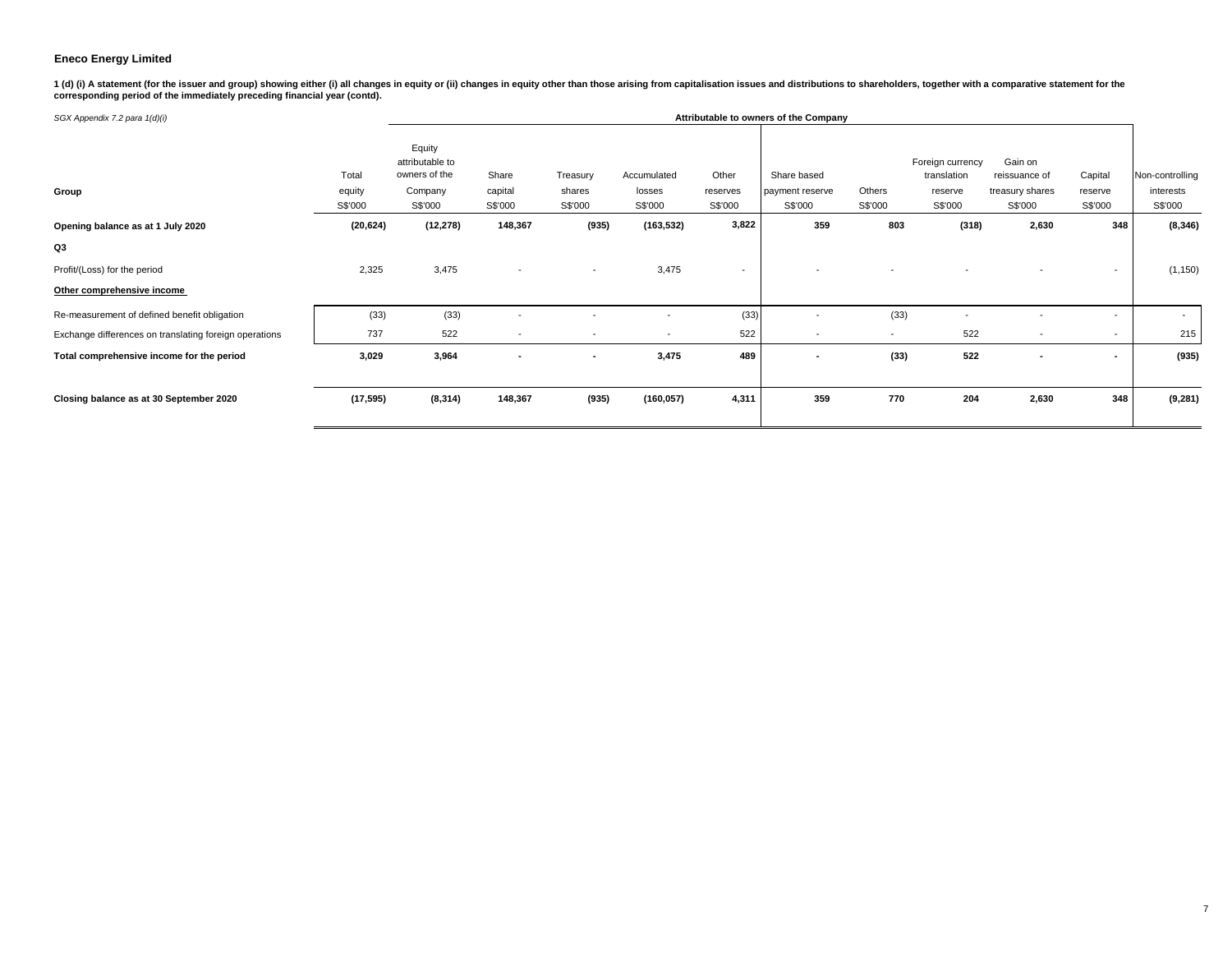### **Statements of Changes in Equity**

### *SGX Appendix 7.2 para 1(d)(i)*

| Company                                                                     | Total<br>equity<br>S\$'000 | Share capital<br>S\$'000 | Treasury shares<br>S\$'000 | Accumulated<br>losses<br>S\$'000 | Other<br>reserves<br>S\$'000 | Share based<br>payment<br>reserve<br>S\$'000 | Gain on<br>reissuance of<br>treasury shares<br>S\$'000 |
|-----------------------------------------------------------------------------|----------------------------|--------------------------|----------------------------|----------------------------------|------------------------------|----------------------------------------------|--------------------------------------------------------|
| Opening balance as at 1 January 2021                                        | 4,546                      | 148,367                  | (935)                      | (145, 875)                       | 2,989                        | 359                                          | 2,630                                                  |
| Q <sub>1</sub>                                                              |                            |                          |                            |                                  |                              |                                              |                                                        |
| Loss for the period, representing total comprehensive loss for the period   | (548)                      |                          |                            | (548)                            |                              |                                              |                                                        |
| Contributions by and distributions to owners                                |                            |                          |                            |                                  |                              |                                              |                                                        |
| Expiry of employee share options                                            |                            |                          |                            | 359                              | (359)                        | (359)                                        |                                                        |
| Total contributions by and distributions to owners                          | $\blacksquare$             | $\blacksquare$           | $\overline{\phantom{0}}$   | 359                              | (359)                        | (359)                                        | $\blacksquare$                                         |
| Total transactions with owners in their capacity as owners                  |                            |                          |                            | 359                              | (359)                        | (359)                                        |                                                        |
| Balance as at 31 March 2021                                                 | 3,998                      | 148,367                  | (935)                      | (146,064)                        | 2,630                        |                                              | 2,630                                                  |
| Q2                                                                          |                            |                          |                            |                                  |                              |                                              |                                                        |
| Loss for the period, representing total comprehensive income for the period | (467)                      |                          |                            | (467)                            | $\overline{\phantom{a}}$     |                                              |                                                        |
| Total comprehensive income for the period                                   | (467)                      | $\blacksquare$           | $\blacksquare$             | (467)                            | $\blacksquare$               |                                              | $\blacksquare$                                         |
|                                                                             |                            |                          |                            |                                  |                              |                                              |                                                        |
| Balance as at 30 June 2021                                                  | 3,531                      | 148,367                  | (935)                      | (146, 531)                       | 2,630                        |                                              | 2,630                                                  |

┑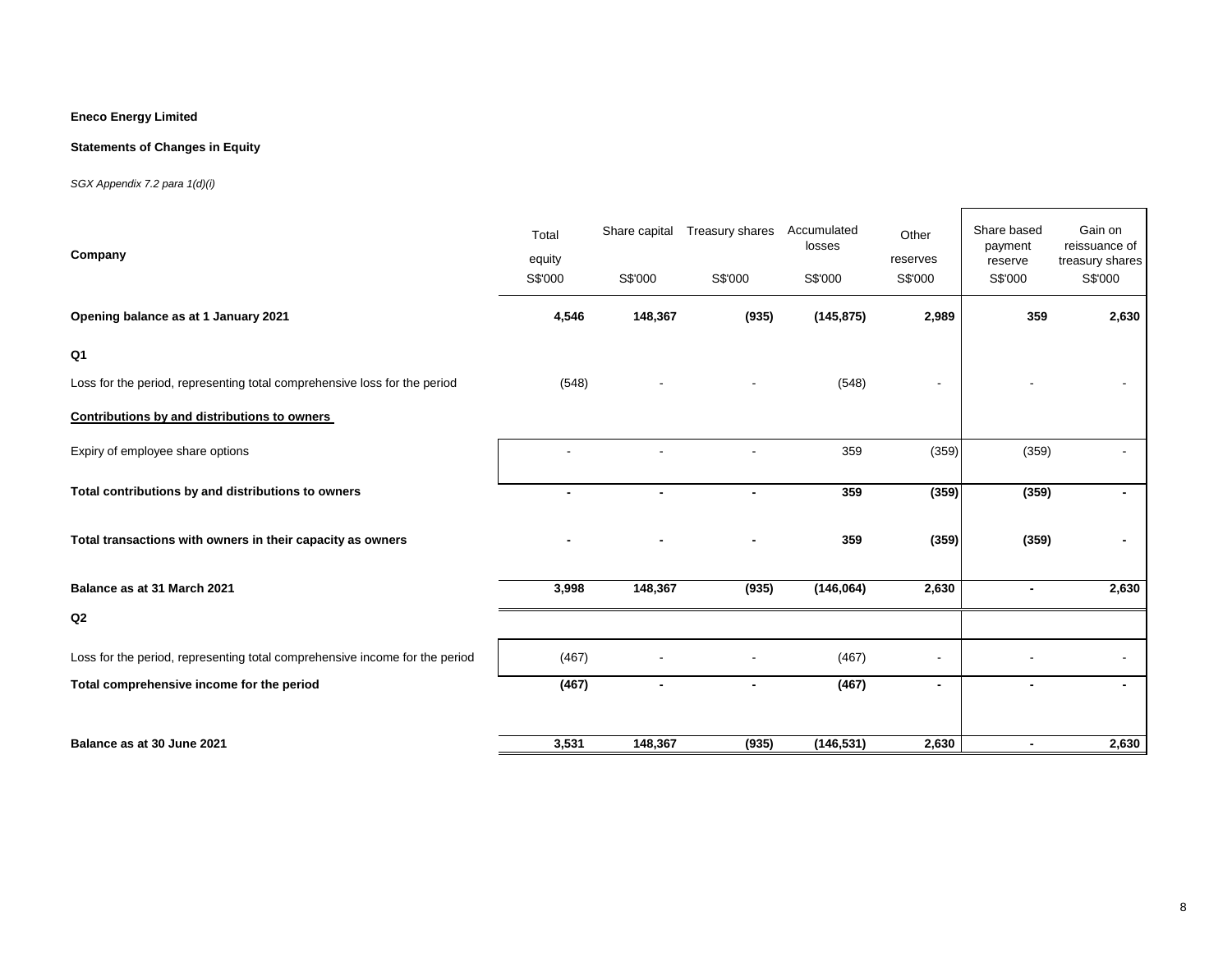**1 (d) (i) A statement (for the issuer and group) showing either (i) all changes in equity or (ii) changes in equity other than those arising from capitalisation issues and distributions to shareholders, together with a comparative statement for the corresponding period of the immediately preceding financial year (contd).**

| Company                                                                                       | Total<br>Equity<br>S\$'000 | Share<br>capital<br>S\$'000 | Treasury<br>shares<br>S\$'000 | Accumulated<br>losses<br>S\$'000 | Other<br>reserves<br>S\$'000 | Share based<br>payment reserve<br>S\$'000 | Gain on<br>reissuance of<br>treasury shares<br>S\$'000 |
|-----------------------------------------------------------------------------------------------|----------------------------|-----------------------------|-------------------------------|----------------------------------|------------------------------|-------------------------------------------|--------------------------------------------------------|
| Opening balance as at 1 July 2021                                                             | 3,531                      | 148,367                     | (935)                         | (146, 531)                       | 2,630                        |                                           | 2,630                                                  |
| Q <sub>3</sub><br>Loss for the period, representing total comprehensive income for the period | (383)                      | $\overline{\phantom{a}}$    | $\overline{\phantom{a}}$      | (383)                            | -                            |                                           | $\overline{\phantom{a}}$                               |
|                                                                                               |                            |                             |                               |                                  |                              |                                           |                                                        |
| Balance as at 30 September 2021                                                               | 3,148                      | 148,367                     | (935)                         | (146, 914)                       | 2,630                        |                                           | 2,630                                                  |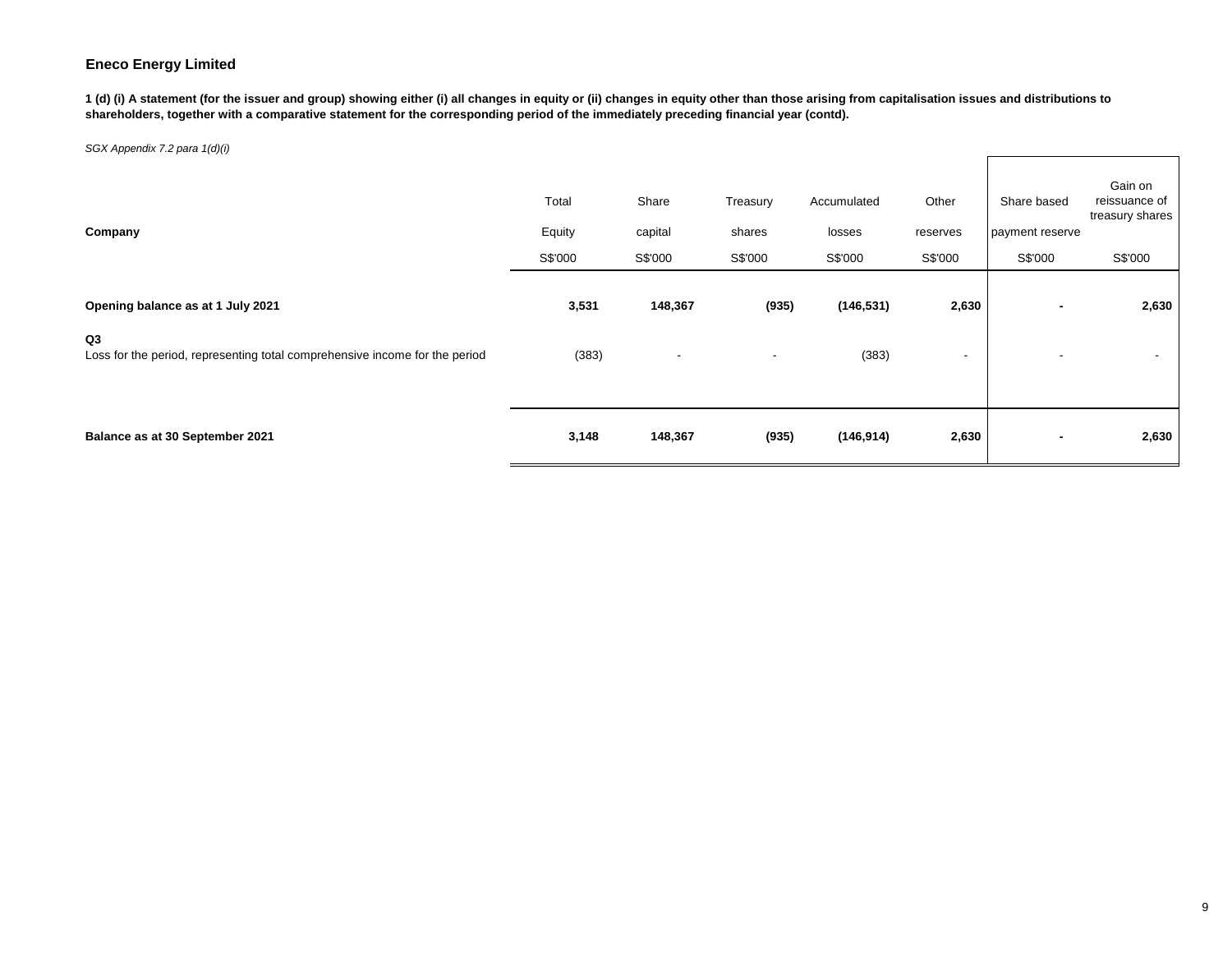### **Statements of Changes in Equity**

|                                                                           |                |                |                          |             |                          |                 | Gain on         |
|---------------------------------------------------------------------------|----------------|----------------|--------------------------|-------------|--------------------------|-----------------|-----------------|
|                                                                           | Total          | Share          | Treasury                 | Accumulated | Other                    | Share based     | reissuance of   |
| Company                                                                   | equity         | capital        | shares                   | losses      | reserves                 | payment reserve | treasury shares |
|                                                                           | S\$'000        | S\$'000        | S\$'000                  | S\$'000     | S\$'000                  | S\$'000         | S\$'000         |
|                                                                           |                |                |                          |             |                          |                 |                 |
| Opening balance as at 1 January 2020                                      | 10,358         | 148,367        | (935)                    | (140, 233)  | 3,159                    | 529             | 2,630           |
| Q1                                                                        |                |                |                          |             |                          |                 |                 |
| Loss for the period, representing total comprehensive loss for the period | (499)          |                | $\overline{\phantom{a}}$ | (499)       | $\overline{\phantom{a}}$ |                 |                 |
|                                                                           |                |                |                          |             |                          |                 |                 |
| Contributions by and distributions to owners                              |                |                |                          |             |                          |                 |                 |
| Expiry of employee share options                                          |                |                |                          | 170         | (170)                    | (170)           |                 |
| Total contributions by and distributions to owners                        | $\blacksquare$ | $\blacksquare$ | $\blacksquare$           | 170         | (170)                    | (170)           | $\blacksquare$  |
| Total transactions with owners in their capacity as owners                |                |                |                          |             |                          |                 |                 |
|                                                                           |                |                |                          | 170         | (170)                    | (170)           |                 |
| Balance as at 31 March 2020                                               | 9,859          | 148,367        | (935)                    | (140, 562)  | 2,989                    | 359             | 2,630           |
| Q2                                                                        |                |                |                          |             |                          |                 |                 |
| Loss for the period, representing total comprehensive loss for the period | (3,701)        |                |                          | (3,701)     | $\overline{\phantom{a}}$ |                 |                 |
| Total comprehensive income for the period                                 | (3,701)        |                |                          | (3,701)     | $\blacksquare$           |                 |                 |
|                                                                           |                |                |                          |             |                          |                 |                 |
| Balance as at 30 June 2020                                                | 6,158          | 148,367        | (935)                    | (144, 263)  | 2,989                    | 359             | 2,630           |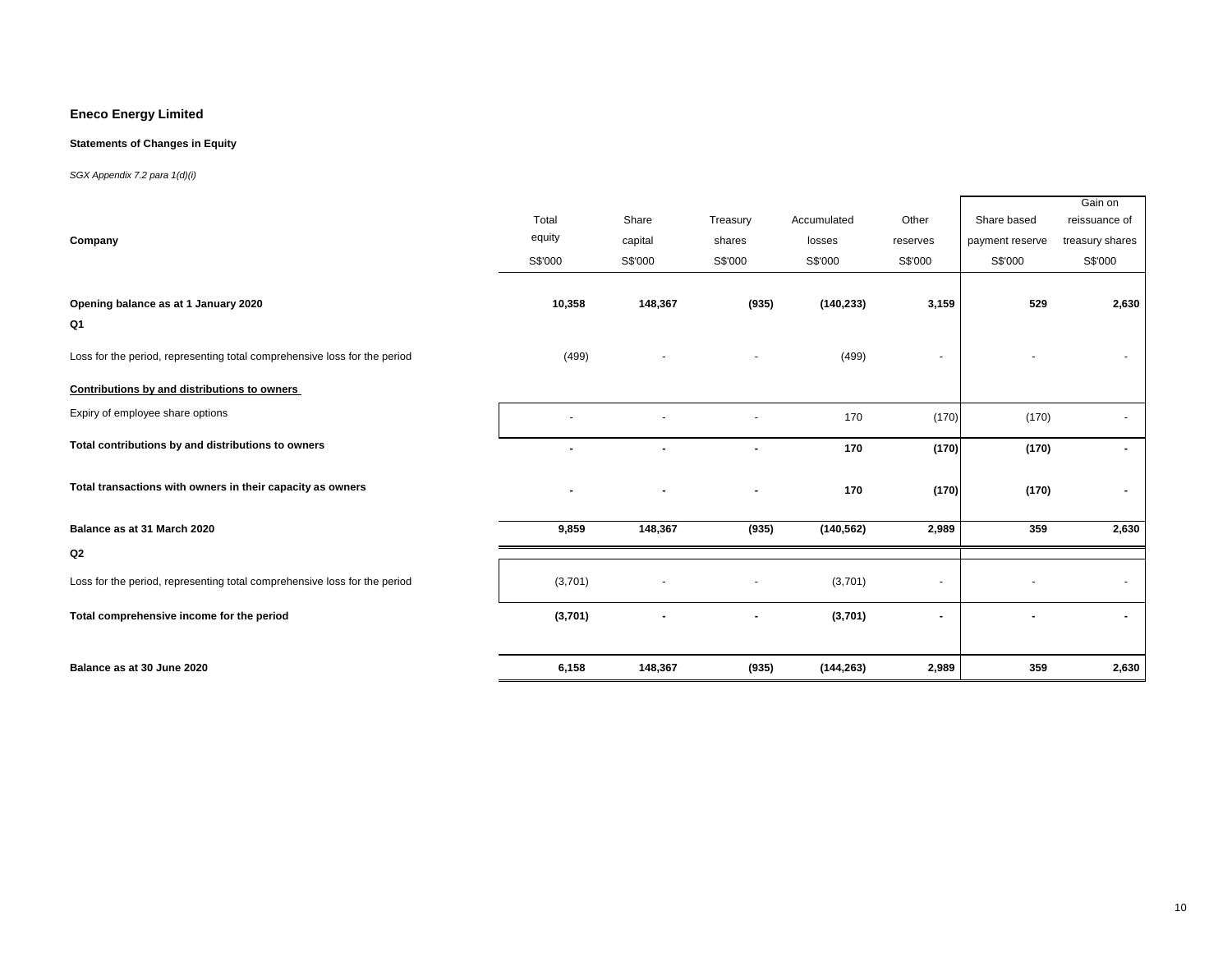**1 (d) (i) A statement (for the issuer and group) showing either (i) all changes in equity or (ii) changes in equity other than those arising from capitalisation issues and distributions to shareholders, together with a comparative statement for the corresponding period of the immediately preceding financial year (contd).**

|                                                                             |         |                          |                          |             |                          |                          | Gain on         |
|-----------------------------------------------------------------------------|---------|--------------------------|--------------------------|-------------|--------------------------|--------------------------|-----------------|
|                                                                             | Total   | Share                    | Treasury                 | Accumulated | Other                    | Share based              | reissuance of   |
| Company                                                                     | Equity  | capital                  | shares                   | losses      | reserves                 | payment reserve          | treasury shares |
|                                                                             | S\$'000 | S\$'000                  | S\$'000                  | S\$'000     | S\$'000                  | S\$'000                  | S\$'000         |
|                                                                             |         |                          |                          |             |                          |                          |                 |
| Opening balance as at 1 July 2020                                           | 6,158   | 148,367                  | (935)                    | (144, 263)  | 2,989                    | 359                      | 2,630           |
| Q3                                                                          |         |                          |                          |             |                          |                          |                 |
| Loss for the period, representing total comprehensive income for the period | (521)   | $\overline{\phantom{a}}$ | $\overline{\phantom{a}}$ | (521)       | $\overline{\phantom{a}}$ | $\overline{\phantom{a}}$ |                 |
|                                                                             |         |                          |                          |             |                          |                          |                 |
| Balance as at 30 September 2020                                             | 5,637   | 148,367                  | (935)                    | (144, 784)  | 2,989                    | 359                      | 2,630           |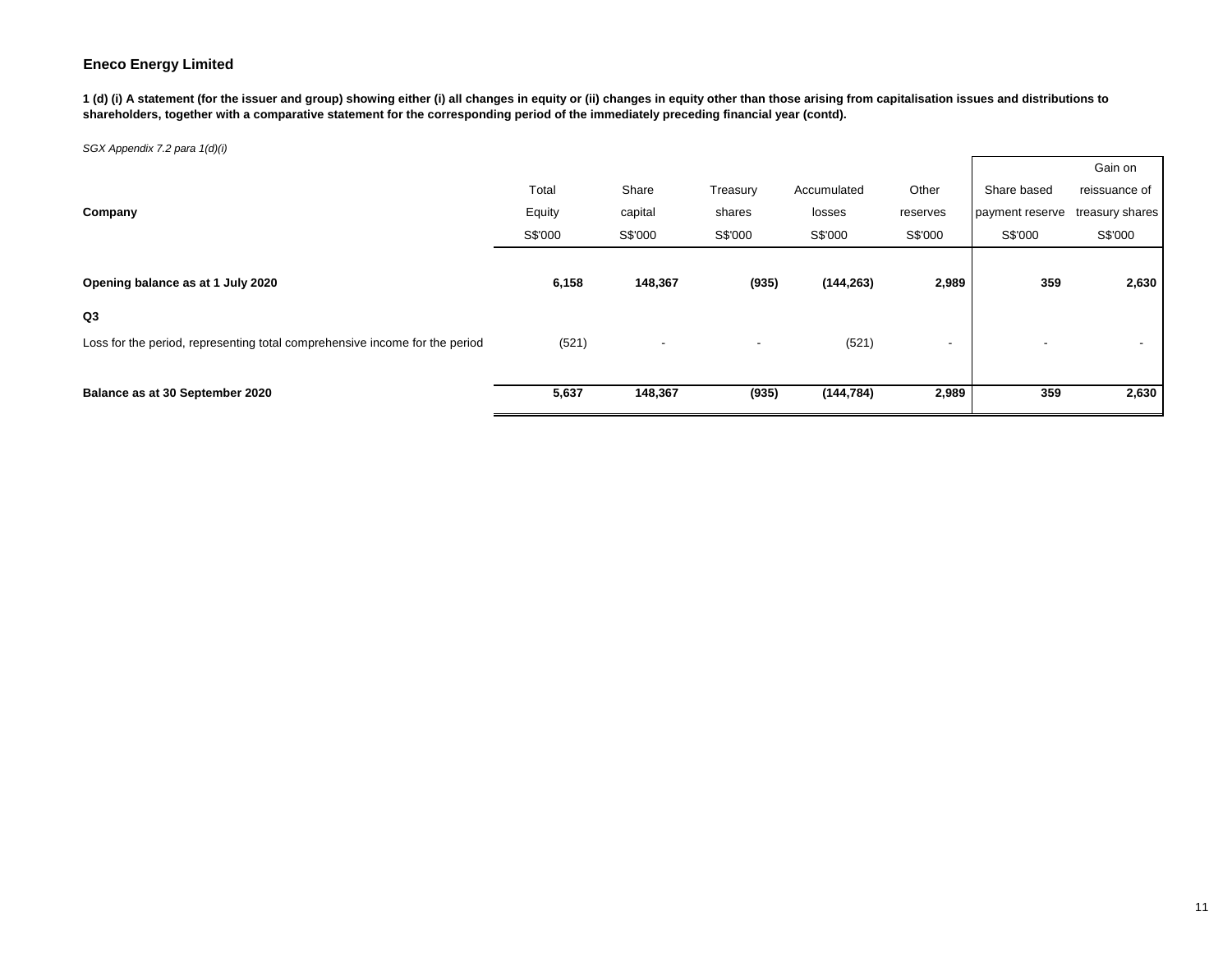### **Notes to the condensed interim consolidated financial statements**

### **1 Corporate information**

The Company is incorporated as a limited liability company and domiciled in Singapore and is listed on the Singapore Exchange Securities Trading Limited (SGX-ST). These condensed interim consolidated financial statements as at and for the 9 months ended 30 September 2021 comprise the Company and its subsidiaries (collectively, the Group).

The principal activity of the Company is investment holding. The principal activities of the subsidiaries are: (a) Provision of transportation management, logistics services and airport cargo terminal handling; and (b) Exploration and production of oil and gas.

#### **2 Basis of preparation**

*SGX Appendix 7.2 para 4*

The condensed interim consolidated financial statements for the 9 months ended 30 September 2021 have been prepared in accordance with SFRS(I) 1-34 Interim Financial Reporting issued by the Accounting Standards Council Singapore. The condensed interim consolidated financial statements do not include all the information required for a complete set of financial statements. However, selected explanatory notes are included to explain events and transactions that are significant to understand changes in the Group's financial positions and performance of the Group since the last annual financial statements for the year ended 31 December 2020.

The accounting policies adopted are consistent with those of the previous financial year which were prepared in accordance with SFRS(I)s, except for the adoption of new and amended standards as set out in Note 2.1.

The condensed interim consolidated financial statements are presented in Singapore Dollar which is the Company's functional currency.

### **2.1 New and amended standards**

*SGX Appendix 7.2 para 5*

The Group has adopted the applicable revised Singapore Financial Reporting Standards (International) ("SFRS(I)") that are mandatory for the accounting periods beginning on or after 1 January 2021.

The following is the amended SFRS(I), SFRS(I) Interpretations and amendments to SFRS(I) that are relevant to, the Group: • Amendments to SFRS(I) 16 COVID-19 Related Rent Concessions

The adoption of the above amended SFRS(I) did not have any significant impact on the financial statements of the Group.

### **2.2 Use of judgement and estimates**

In preparing the condensed interim consolidated financial statements, management has made judgements, estimates and assumptions that affect the application of accounting policies and the reported amounts of assets and liabilities, income and expense. Actual results may differ from these estimates.

The significant judgements made by management in applying the Group's accounting policies and the key sources of estimation uncertainty were the same as those that applied to the consolidated financial statements as at and for the year ended 31 December 2020.

Estimates and underlying assumptions are reviewed on an ongoing basis. Revisions to accounting estimates are recognised in the period in which the estimates are revised and in any future periods affected.

Information about critical judgements in applying accounting policies that have the most significant effect on the amounts recognised in the financial statements is included in the following notes:

(a) Identification of functional currency

- (b) Impairment of non-financial assets
- (c) Determination of the lease term of right-of-use assets
- (d) Accounting for government assistance

(e) Contingent liabilities

(f) Income tax

The key assumptions concerning the future and other key sources of estimation uncertainty at the end of each reporting period are discussed below: (a) Depreciation of plant and equipment, right-of-use assets and oil and gas properties

(b) Estimation of the incremental borrowing rate

(c) Provision of expected credit losses of trade and other receivables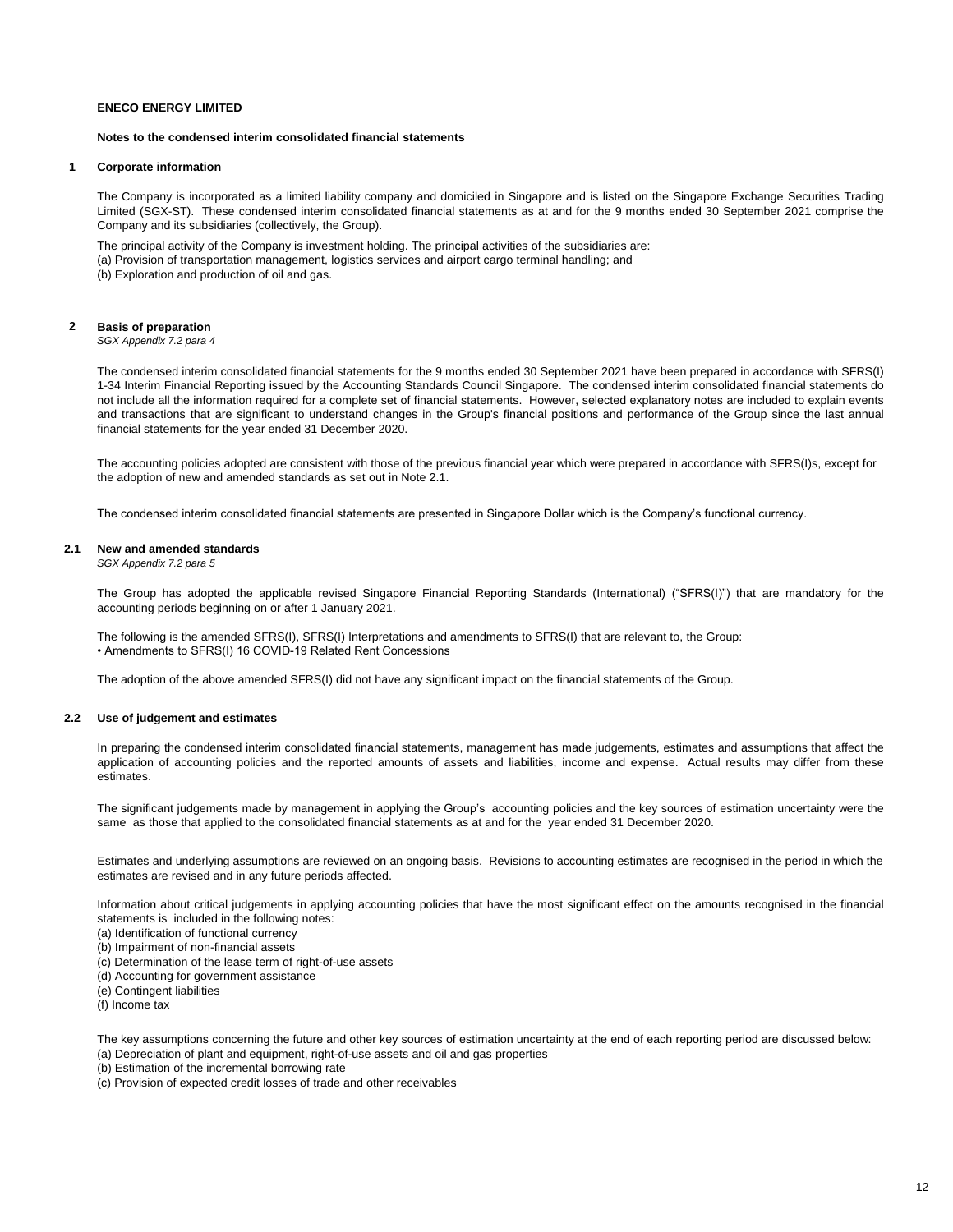### **Notes to the condensed interim consolidated financial statements**

### **2.2 Use of judgement and estimates**

### **Judgements made in applying accounting policies**

### (a) Identification of functional currency

The functional currency of each entity in the Group is the currency of the primary economic environment in which it operates. Determination of the functional currency involves significant judgement and other companies may make different judgements based on similar facts. Management reconsiders the functional currency if there is a change in the underlying transactions, events and conditions which determines its primary economic environment.

The determination of functional currency affects the carrying amount of the non-current assets included in the statement of financial position and, as a consequence, the amortisation of those assets included in the statement of comprehensive income. It also impacts the exchange gains and losses included in the statement of comprehensive income.

#### (b) Impairment of non-financial assets

The Group and the Company assess whether there are any indicators of impairment for non-financial assets, comprising oil and gas properties, plant and equipment, right-of-use assets, investment in exploration and evaluation assets and investments in subsidiaries at the end of each reporting period. These non-financial assets are tested for impairment when there are indicators that the carrying amounts may not be recoverable.

An impairment exists when the carrying value of an asset or a cash-generating unit exceeds its recoverable amount, which is the higher of its fair value less costs to sell and its value-in-use. When value-in-use calculation is undertaken, management estimates the expected future cash flows from the asset or cash-generating unit by applying a suitable discount rate to calculate the present value of those cash flows. When fair value less costs to sell is used, it is determined by making reference to a recent sale transaction.

#### (c) Determination of the lease term of right-of-use assets

The Group leases leasehold buildings, transport equipment and office equipment from third parties to operate its business. In determining the lease term of these leases, management considers all facts and circumstances that create an economic incentive to exercise an extension option, or not to exercise a termination option. Extension options (or period after termination options) are only included in the lease term if the lease is reasonably certain to be extended (or not terminated). The lease term is reassessed if an option is actually exercised (or not exercise) or the Group becomes obliged to exercise (or not exercise) it. The assessment of reasonable certainty is only revised if a significant event or a significant change in circumstances occurs, which affects the assessment, and that is within the control of the lessee.

For leases of leasehold buildings and transport equipment, the following factors are normally the most relevant:

(a) If there are significant penalties to terminate (or not extend), the Group is typically reasonably certain to extend (or not terminate);

(b) If the leasehold improvements are expected to have a significant remaining value, the Group is typically reasonably certain to extend (or not to terminate);

(c) Otherwise, the Group considers other factors including historical lease durations and the costs and business disruption required to replace the leased asset.

### (d) Accounting for government assistance

Government grant is recognised when there is reasonable assurance that it will comply with the conditions attached to them and the grants will be received. Government grant shall be recognised in the statement of comprehensive income on a systematic basis over the periods in which the entity recognises as expenses the related costs for which the grants are intended to compensate. Significant judgement is required in determining the systematic basis, and timing of recognition of grant receivable and realisation in the statement of comprehensive income.

### (e) Contingent liabilities

Recognition and measurement for contingent liabilities is based on management's view of the expected outcome of the contingencies after consulting legal counsel for litigation cases and experts.

#### (f) Income tax

The Group has exposures to income taxes in Singapore and Indonesia. Significant judgment is involved in determining the group-wide provision for income taxes. There are certain transactions and computations for which the ultimate tax determination is uncertain during the ordinary course of business. The Group recognises liabilities for expected tax issue based on estimates of whether additional taxes will be due. Where the final tax outcome of these matters is different from the amounts that were initially recognised, such differences will impact the income tax and deferred tax provisions in the period in which such determination is made.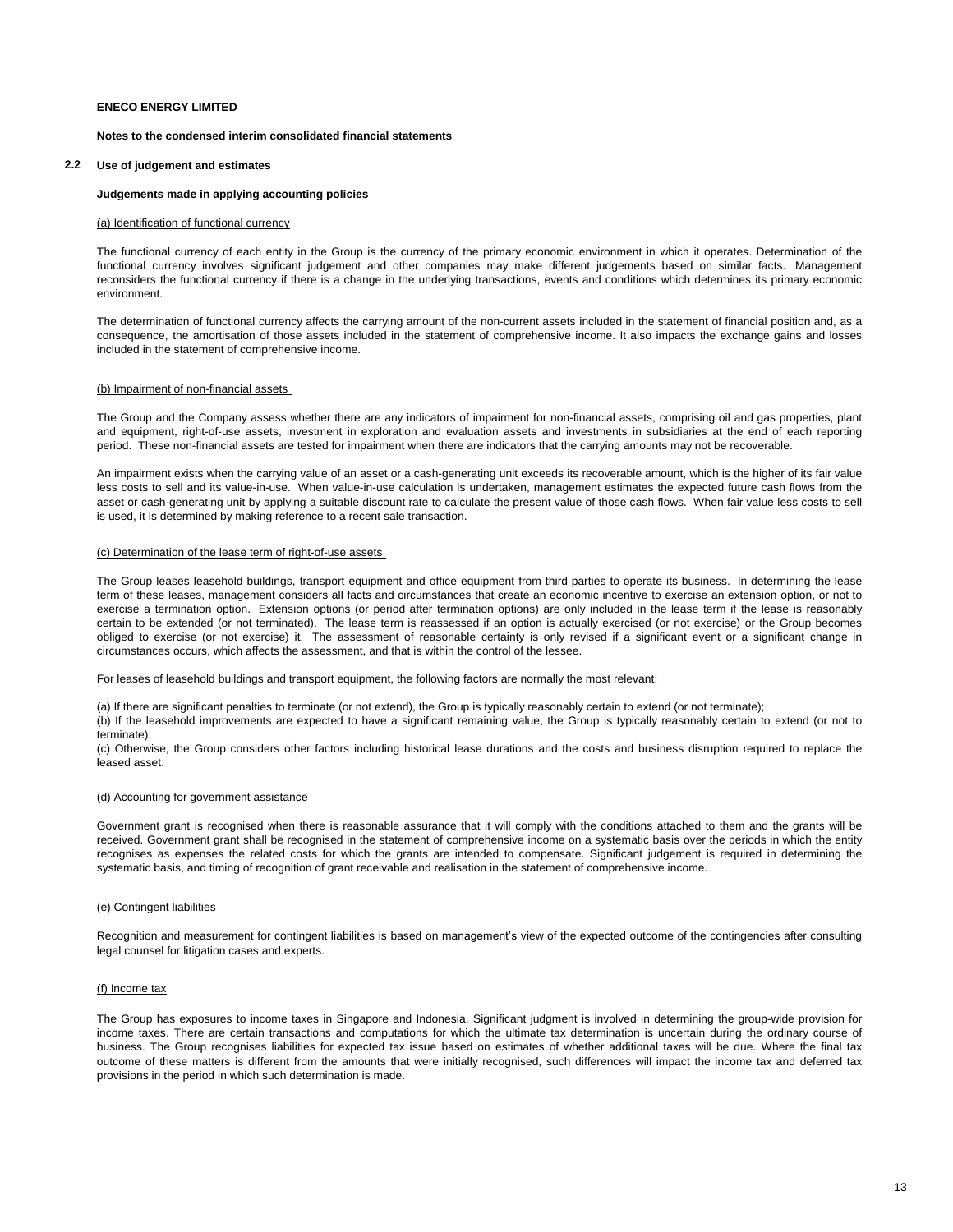### **Notes to the condensed interim consolidated financial statements**

### **2.2 Use of judgement and estimates**

### **Key sources of estimation uncertainty**

### (a) Depreciation of plant and equipment, right-of-use assets and oil and gas properties

The cost of plant and equipment, right-of-use assets, and oil and gas properties are depreciated either on a straight-line basis over their estimated useful lives or using the unit-of-production method by reference to the ratio of production in the period and the related commercial reserve of the oil and gas fields.

Management reviews annually the estimated useful lives of plant and equipment, right-of-use assets, and oil and gas properties, based on factors that include asset utilisation, internal technical evaluation, technological changes and anticipated use of the assets. It is possible that future results of operations could be materially affected by changes in these estimates brought about by changes in the factors mentioned.

A reduction in the estimated useful lives of these non-financial assets would increase depreciation expense and decrease non-current assets.

### (b) Estimation of the incremental borrowing rate ("IBR")

For the purpose of calculating the right-of-use asset and lease liability, management applies the interest rate implicit in the lease ("IRIIL") and, if the IRIIL is not readily determinable, management will use the IBR applicable to the lease asset. The IBR is the rate of interest that the entity would have to pay to borrow over a similar term, and with a similar security, the funds necessary to obtain an asset of a similar value to the right-of-use asset in a similar economic environment. For most of the leases where the Company is the lessee, the IRIIL is not readily determinable.

Therefore, management estimates the IBR relevant to each lease asset by using observable inputs (such as market interest rate and asset yield) when available, and then making certain lessee specific adjustments.

#### (c) Provision of expected credit losses of trade and other receivables

Management uses a provision matrix to calculate expected credit losses (ECLs) for trade receivables. The provision rates are determined based on the Group's historical observed default rates analysed in accordance to days past due. Management will calibrate the matric to adjust for historical credit loss experience with forward-looking information.

The Group's and the Company's credit risk exposure on other receivables are based on qualitative and quantitative factors that are indicative of risk of default (including but not limited to external ratings, audited financial statements, management accounts, cashflow projections and available press information).

The assessment of the correlation between historical observed default rates, forecast economic conditions and ECLs is a significant estimate. The amount of ECLs is sensitive to changes in circumstances and forecast of economic conditions. The Group's historical credit loss experience and forecast of economic conditions may also not be representative of customer's actual default in the future.

### **3 Seasonal operations**

The Group's businesses are not affected significantly by seasonal or cyclical factors during the financial period.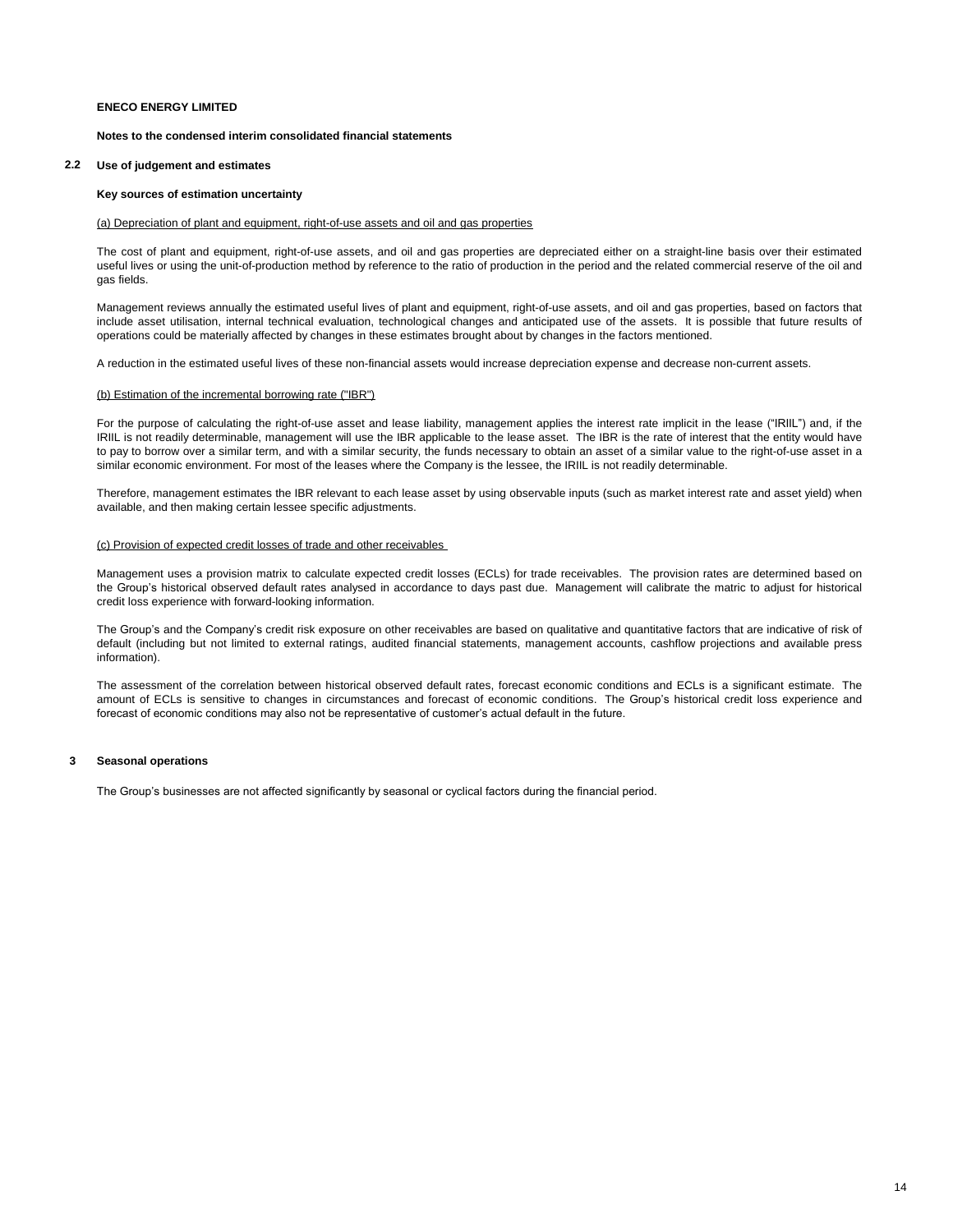**Notes to the condensed interim consolidated financial statements**

### **4 Segment information**

#### **Segmental revenue and results for business segments (of the group) with comparative information for the corresponding period of the immediately precending year.**

The Group is organised into the following main business segments:

(a) logistics, comprising of transportation management and air cargo terminal handling services;

(b) oil and gas: and

(c) corporate

### **For the period ended 30 September 2021**

|                                        | Oil & Gas | Logistics | Corporate      | Eliminations /<br><b>Adjustments</b> | <b>Total</b> |
|----------------------------------------|-----------|-----------|----------------|--------------------------------------|--------------|
|                                        | S\$'000   | S\$'000   | S\$'000        | S\$'000                              | S\$'000      |
| Revenue:                               |           |           |                |                                      |              |
| Sales to external customers            |           | 28,818    |                |                                      | 28,818       |
| Gains on extinguishment of liabilities |           |           |                |                                      |              |
| Other income                           | 19        | 1,133     |                |                                      | 1,152        |
| Inter-segment sales                    |           | 329       |                | (329)                                |              |
| Total                                  | 19        | 30,280    | ٠              | (329)                                | 29,970       |
| Segment (loss)/profit                  | (615)     | 3,109     | (1, 330)       |                                      | 1,164        |
| Finance costs                          |           |           |                |                                      | (669)        |
| Profit before tax                      |           |           |                |                                      | 495          |
| Taxation                               |           |           |                |                                      | (5)          |
| Net profit for the period              |           |           |                |                                      | 490          |
| Interest income                        |           | 122       |                | (112)                                | 10           |
| Depreciation and amortisation expenses | 31        | 3,928     | 38             |                                      | 3,997        |
| Other non-cash expenses/(income)       |           | 17        | $\overline{2}$ |                                      | 19           |
| Other segment information              |           |           |                |                                      |              |
| Segment assets                         | 5,918     | 30,011    | 349            |                                      | 36,278       |
| Segment liabilities                    | 19,913    | 21,486    | 1,539          | 201                                  | 43,139       |
| Additions to non-current assets        |           | 1,887     | 4              |                                      | 1,891        |

### **For the period ended 30 September 2020**

|                                           | Oil & Gas | Logistics | Corporate | <b>Eliminations /</b><br><b>Adiustments</b> | Total   |
|-------------------------------------------|-----------|-----------|-----------|---------------------------------------------|---------|
|                                           | S\$'000   | S\$'000   | S\$'000   | S\$'000                                     | S\$'000 |
| Revenue:                                  |           |           |           |                                             |         |
| Sales to external customers               | 224       | 27,052    |           |                                             | 27,276  |
| Gains on extinguishment of liabilities    | 9,957     | 105       | 63        |                                             | 10,125  |
| Other income                              |           | 2,752     |           |                                             | 2,752   |
| Inter-segment sales                       |           | 63        |           | (63)                                        |         |
| Total                                     | 10,181    | 29,972    | 63        | (63)                                        | 40,153  |
| Segment (loss)/profit                     | 2,456     | 2,745     | (1,680)   |                                             | 3,521   |
| Finance costs                             |           |           |           |                                             | (709)   |
| Profit before tax                         |           |           |           |                                             | 2,812   |
| Taxation                                  |           |           |           |                                             | 5       |
| Net profit for the period                 |           |           |           |                                             | 2,817   |
| Interest income                           |           | 8         |           |                                             | 8       |
| Depreciation and amortisation expenses    | 93        | 4,430     | 37        |                                             | 4,560   |
| Impairment loss on oil and gas properties | 5,579     |           |           |                                             | 5,579   |
| Other non-cash expenses/(income)          |           | (257)     |           |                                             | (257)   |
| Other segment information                 |           |           |           |                                             |         |
| Segment assets                            | 8,591     | 31,786    | 403       | 35                                          | 40,815  |
| Segment liabilities                       | 33,838    | 24,755    | 1,680     | 107                                         | 60,380  |
| Additions to non-current assets           | 89        | 439       | 4         |                                             | 532     |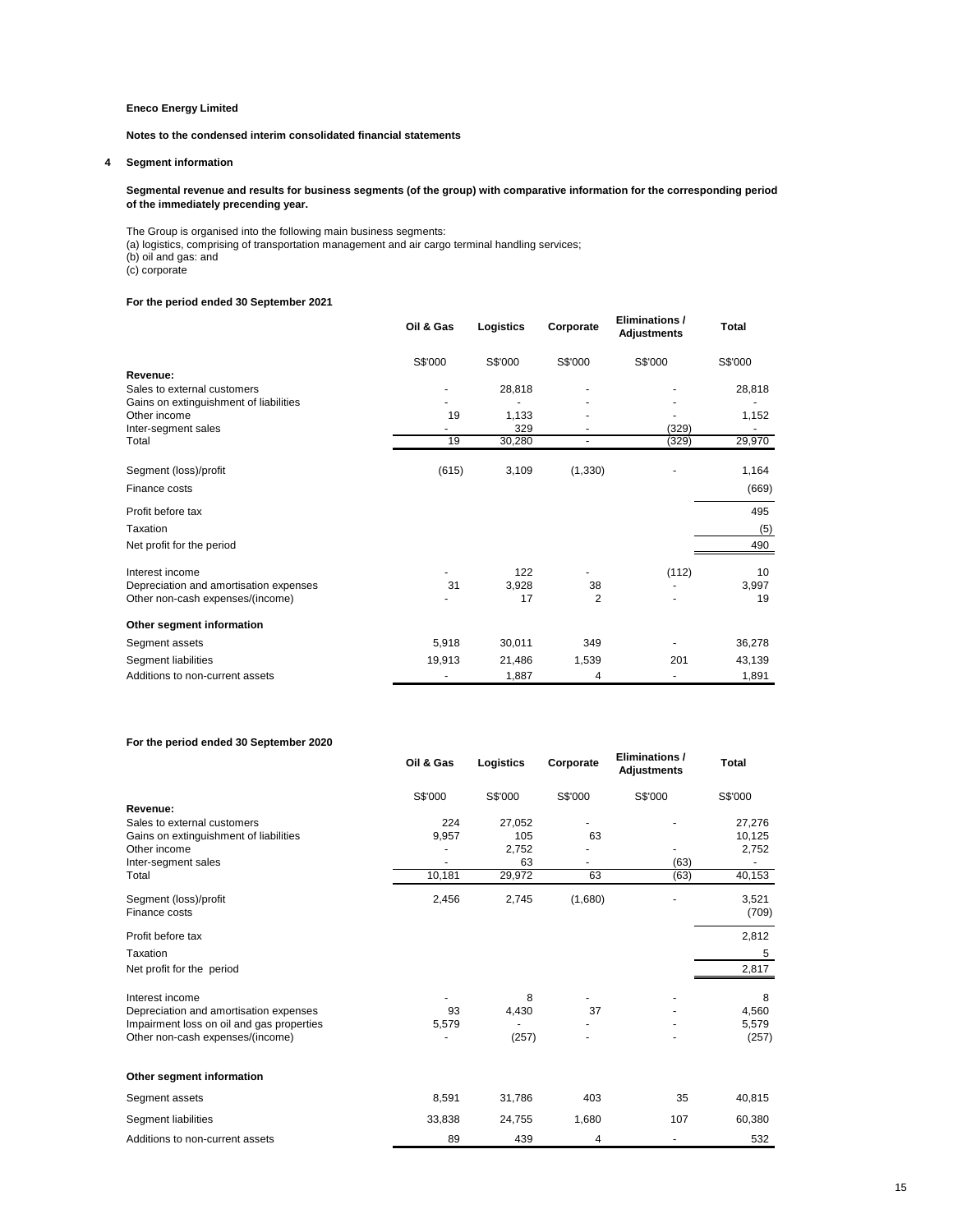**Notes to the condensed interim consolidated financial statements**

**4 Segmental revenue and results for business segments (of the group) with comparative information for the corresponding period of the immediately precending year.**

# **Geographical information For the period ended 30 September 2021**

|                                             | Singapore            |                          |                  | Indonesia            |                      |                  |                        |
|---------------------------------------------|----------------------|--------------------------|------------------|----------------------|----------------------|------------------|------------------------|
|                                             | Logistics<br>S\$'000 | Corporate<br>S\$'000     | Total<br>S\$'000 | Logistics<br>S\$'000 | Oil & Gas<br>S\$'000 | Total<br>S\$'000 | Grand total<br>S\$'000 |
| Revenue                                     | 20,848               | $\overline{\phantom{a}}$ | 20,848           | 7,970                |                      | 7,970            | 28,818                 |
| <b>Segment assets</b><br>Non-current assets | 11,077               | 11'                      | 11,188           | 3,222                | 5,328                | 8,550            | 19,738                 |

| Singapore            |                      |                  |                      | Indonesia            |                  |                        |
|----------------------|----------------------|------------------|----------------------|----------------------|------------------|------------------------|
| Logistics<br>S\$'000 | Corporate<br>S\$'000 | Total<br>S\$'000 | Logistics<br>S\$'000 | Oil & Gas<br>S\$'000 | Total<br>S\$'000 | Grand total<br>S\$'000 |
| 20,848               | ۰                    | 20,848           | 7.970                |                      | 7.970            | 28,818                 |
| 11,077               | 111                  | 11,188           | 3,222                | 5,328                | 8,550            | 19,738                 |

### **For the period ended 30 September 2020**

|                                             | Singapore            |                          |                  | Indonesia            |                      |                  |                        |
|---------------------------------------------|----------------------|--------------------------|------------------|----------------------|----------------------|------------------|------------------------|
|                                             | Logistics<br>S\$'000 | Corporate<br>S\$'000     | Total<br>S\$'000 | Logistics<br>S\$'000 | Oil & Gas<br>S\$'000 | Total<br>S\$'000 | Grand total<br>S\$'000 |
| Revenue                                     | 19,560               | $\overline{\phantom{0}}$ | 19,560           | 7,492                | 224                  | 7.716            | 27,276                 |
| <b>Segment assets</b><br>Non-current assets | 12,800               | 157                      | 12,957           | 3,683                | 7,553                | 11,236           | 24,193                 |

|                      | Singapore            |                  |                      |                      |                  |                        |
|----------------------|----------------------|------------------|----------------------|----------------------|------------------|------------------------|
| Logistics<br>S\$'000 | Corporate<br>S\$'000 | Total<br>S\$'000 | Logistics<br>S\$'000 | Oil & Gas<br>S\$'000 | Total<br>S\$'000 | Grand total<br>S\$'000 |
| 19,560               | ۰                    | 19,560           | 7,492                | 224                  | 7,716            | 27,276                 |
| 12,800               | 157                  | 12,957           | 3,683                | 7,553                | 11,236           | 24,193                 |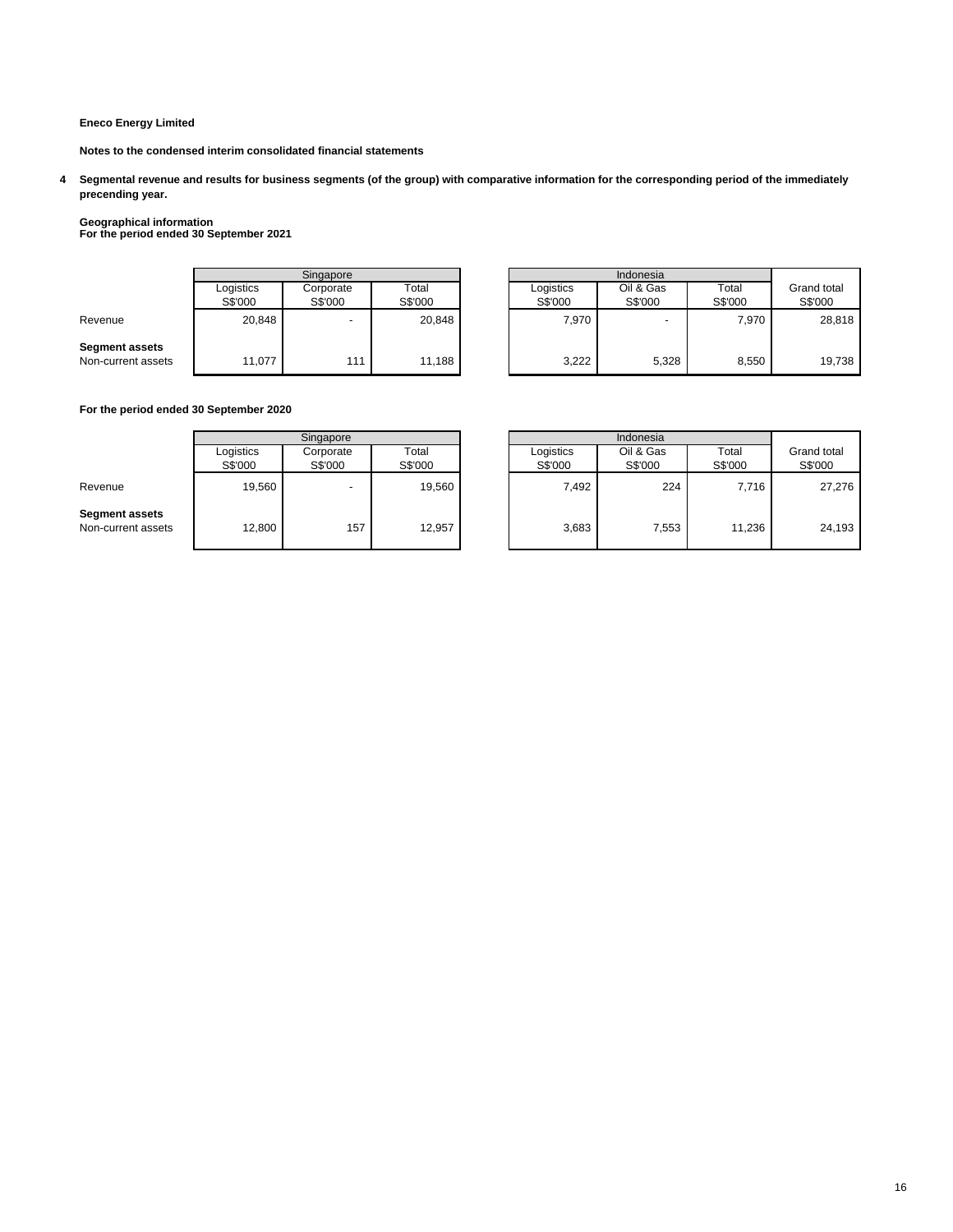**Notes to the condensed interim consolidated financial statements**

|   |                                                                                                                                                                                                                                                                                                                             | Group<br>3 months ended                     |                                          | Group<br>for the period ended            |                                          |
|---|-----------------------------------------------------------------------------------------------------------------------------------------------------------------------------------------------------------------------------------------------------------------------------------------------------------------------------|---------------------------------------------|------------------------------------------|------------------------------------------|------------------------------------------|
|   |                                                                                                                                                                                                                                                                                                                             | 30-Sep-21<br>S\$'000<br><b>Unaudited</b>    | 30-Sep-20<br>S\$'000<br><b>Unaudited</b> | 30-Sep-21<br>S\$'000<br><b>Unaudited</b> | 30-Sep-20<br>S\$'000<br><b>Unaudited</b> |
| 5 | Revenue                                                                                                                                                                                                                                                                                                                     |                                             |                                          |                                          |                                          |
|   | Logistics services<br>Oil and gas sales                                                                                                                                                                                                                                                                                     | 10,095<br>٠                                 | 8,778                                    | 28,818                                   | 27,052<br>224                            |
|   |                                                                                                                                                                                                                                                                                                                             | 10,095                                      | 8,778                                    | 28,818                                   | 27,276                                   |
| 6 | Gains on extinguishment of liabilities                                                                                                                                                                                                                                                                                      |                                             |                                          |                                          |                                          |
|   | Gains on extinguishment of liabilities:<br>- accrued interest and other expenses                                                                                                                                                                                                                                            |                                             | 897                                      |                                          | 1,934                                    |
|   | - loans and borrowings                                                                                                                                                                                                                                                                                                      |                                             | 7,526                                    |                                          | 7,526                                    |
|   | write-back of ASR liabilities                                                                                                                                                                                                                                                                                               | ÷.                                          | $\overline{\phantom{a}}$                 |                                          | 415                                      |
|   | write-back of other payables                                                                                                                                                                                                                                                                                                |                                             | 81                                       |                                          | 250                                      |
|   |                                                                                                                                                                                                                                                                                                                             | $\blacksquare$                              | 8,504                                    | $\blacksquare$                           | 10,125                                   |
| 7 | Other income                                                                                                                                                                                                                                                                                                                |                                             |                                          |                                          |                                          |
|   | Diesel consumed by service partners<br>Port rebates                                                                                                                                                                                                                                                                         | 3<br>45                                     | 16<br>73                                 | 21<br>161                                | 48<br>244                                |
|   | Interest income from bank                                                                                                                                                                                                                                                                                                   | 4                                           | 2                                        | 10                                       | 8                                        |
|   | Government grant income<br>Others                                                                                                                                                                                                                                                                                           | 28<br>203                                   | 566<br>166                               | 314<br>646                               | 1,919                                    |
|   |                                                                                                                                                                                                                                                                                                                             |                                             |                                          |                                          | 533                                      |
|   |                                                                                                                                                                                                                                                                                                                             | 283                                         | 823                                      | 1,152                                    | 2,752                                    |
| 8 | Others include shifting, parking charges, trucking surcharge and partial repayment for amount due from broker.<br><b>Finance costs</b><br>Finance charges on lease liabilities<br>Interest on borrowings<br>Finance charges on Operator's cash calls<br>Accretion of interest on abandonment & site restoration liabilities | 170<br>21<br>13<br>$\overline{\phantom{0}}$ | 213<br>23<br>16                          | 534<br>66<br>35                          | 618<br>23<br>68                          |
|   | Commitment fee on loan facility                                                                                                                                                                                                                                                                                             | 12                                          | $\blacksquare$                           | 34                                       |                                          |
|   |                                                                                                                                                                                                                                                                                                                             | 216                                         | 252                                      | 669                                      | 709                                      |
| 9 | Profit before tax for the period<br>Profit/(loss) before tax for the period included the following items -                                                                                                                                                                                                                  |                                             |                                          |                                          |                                          |
|   | Depreciation and amortisation expenses:                                                                                                                                                                                                                                                                                     |                                             |                                          |                                          |                                          |
|   | Plant and equipment, oil and gas properties<br>Right-of-use assets                                                                                                                                                                                                                                                          | (179)<br>(1, 140)                           | 93<br>(1,531)                            | (519)<br>(3, 427)                        | (748)<br>(3, 712)                        |
|   | investments in exploration and evaluation assets                                                                                                                                                                                                                                                                            | (11)                                        | (10)                                     | (31)                                     | (32)                                     |
|   | intangible assets                                                                                                                                                                                                                                                                                                           | (8)                                         | (17)                                     | (20)                                     | (68)                                     |
|   | Foreign exchange (loss)/gain, net                                                                                                                                                                                                                                                                                           | 3                                           | (279)                                    | (2)                                      | (199)                                    |
|   | Legal and other professional fees<br>Impairment loss on oil and gas properties                                                                                                                                                                                                                                              | (95)<br>$\overline{a}$                      | (107)<br>(5, 579)                        | (262)<br>$\overline{a}$                  | (437)<br>(5, 579)                        |
|   | Allowance for doubtful trade receivables                                                                                                                                                                                                                                                                                    | (56)                                        |                                          | (76)                                     | (2)                                      |
|   | Gain on disposal of plant and equipment and intangible assets<br>Loss on disposal of right-of-use assets                                                                                                                                                                                                                    | 11                                          | 11                                       | 86<br>(29)                               | 259                                      |
|   | 10 Income tax<br>The Group calculates the period income tax expense using the tax rate that would be applicable to the expected<br>total annual earnings. The major components of income tax expense in the condensed interim consolidated<br>statement of profit or loss are:                                              |                                             |                                          |                                          |                                          |
|   | Current taxation                                                                                                                                                                                                                                                                                                            |                                             |                                          |                                          |                                          |
|   | Current period<br>Underprovision/(tax discharged) in respect of prior years                                                                                                                                                                                                                                                 |                                             | 16                                       | 5                                        | 32<br>(37)                               |
|   |                                                                                                                                                                                                                                                                                                                             |                                             |                                          |                                          |                                          |
|   |                                                                                                                                                                                                                                                                                                                             | $\blacksquare$                              | 16                                       | 5                                        | (5)                                      |
|   |                                                                                                                                                                                                                                                                                                                             |                                             |                                          |                                          |                                          |
|   | <b>Tax rates</b>                                                                                                                                                                                                                                                                                                            |                                             |                                          |                                          |                                          |

| Singapore | 17%       | 17%       |
|-----------|-----------|-----------|
| Indonesia | 25% - 44% | 25% - 44% |

### **11 Related party transactions**

There were no material related party transactions during the financial period.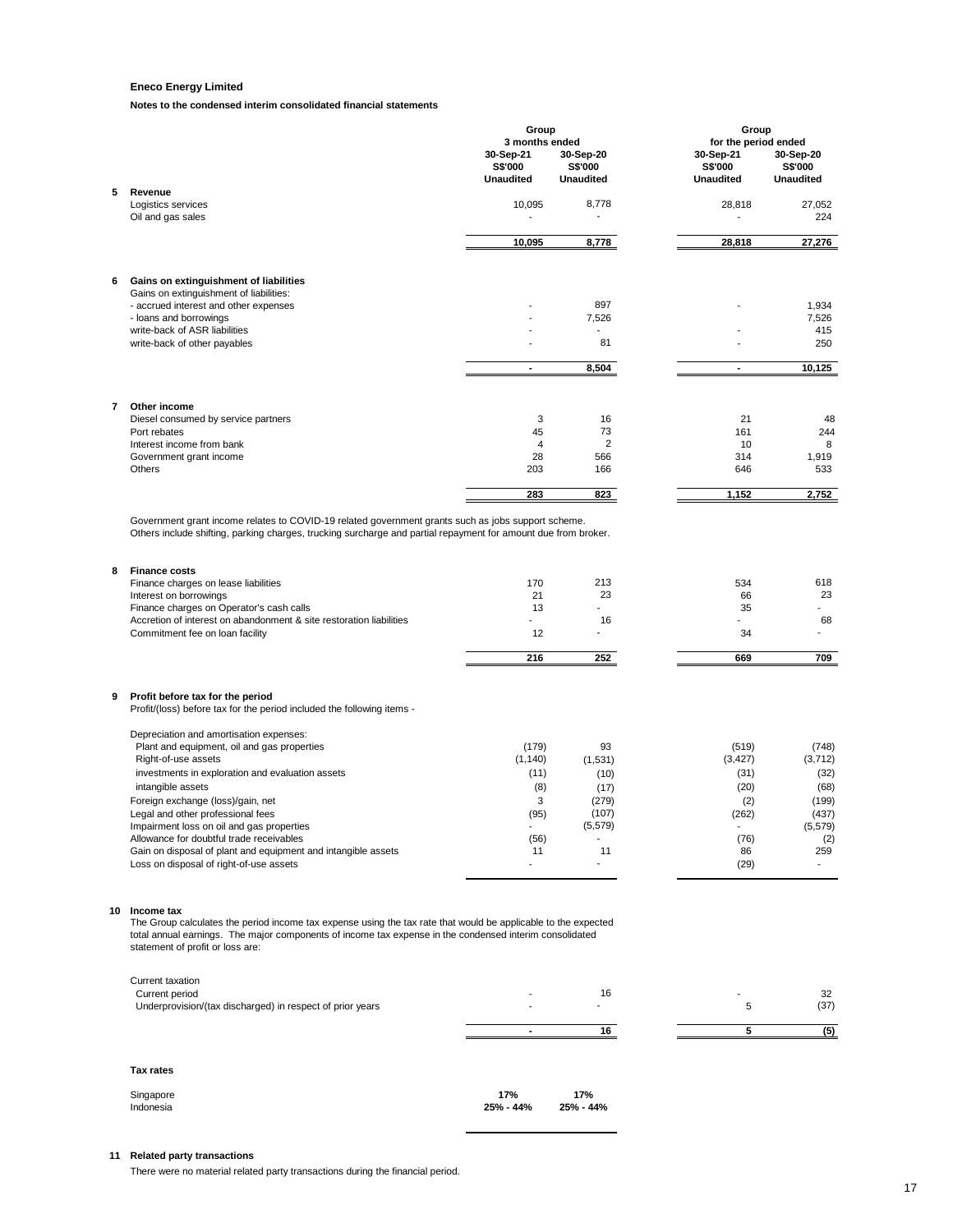### **Notes to the condensed interim consolidated financial statements**

### **12 Right-of-use assets**

|                                                                              | <b>Note</b> | 30 Sep 21<br><b>S\$'000</b><br><b>Unaudited</b> | 31 Dec 20<br><b>S\$'000</b><br><b>Audited</b> |
|------------------------------------------------------------------------------|-------------|-------------------------------------------------|-----------------------------------------------|
| Opening balance                                                              |             | 23,165                                          | 23,565                                        |
| New leases entered during the period                                         |             | 1,600                                           | 1,916                                         |
| Early termination/ end of lease<br>Reclassification to "plant and equipment" |             | (790)                                           | (1,825)                                       |
| on full repayment of lease liabilities                                       |             | (865)                                           | (360)                                         |
| Net exchange differences                                                     |             | 42                                              | (131)                                         |
| Closing balance                                                              |             | 23,152                                          | 23,165                                        |
| Opening balance                                                              |             | 8,651                                           | 5,466                                         |
| Depreciation for the period                                                  | 9           | 3,427                                           | 4,879                                         |
| Early termination/ end of lease<br>Reclassification to "plant and equipment" |             | (746)                                           | (1,483)                                       |
| on full repayment of lease liabilities                                       |             | (434)                                           | (186)                                         |
| Net exchange differences                                                     |             | 18                                              | (25)                                          |
| Closing balance                                                              |             | 10,916                                          | 8,651                                         |
| Carrying amount                                                              |             | 12,236                                          | 14,514                                        |

### **13 Other payables**

|                                                  | 30 Sep 21<br><b>S\$'000</b><br><b>Unaudited</b> | 31 Dec 20<br><b>S\$'000</b><br><b>Audited</b> |
|--------------------------------------------------|-------------------------------------------------|-----------------------------------------------|
| <b>Current</b>                                   |                                                 |                                               |
| Cash calls advanced from a joint venture partner | 1,762                                           | 1,293                                         |
| Accrued salaries & employee benefits             | 1,903                                           | 2,440                                         |
| Sundry payables and provisions                   | 4,890                                           | 5,757                                         |
| Total                                            | 8,555                                           | 9,490                                         |
| Non-current                                      |                                                 |                                               |
| <b>Production bonus</b>                          | 249                                             | 243                                           |
| Sundry payables                                  | 8,913                                           | 8,658                                         |
| <b>Total</b>                                     | 9,162                                           | 8,901                                         |

### **14 Aggregate amount of Group's borrowings and debt securities**  *SGX Appendix 7.2 para 1(b)(ii)*

|     |                                                              | 30 Sep 21<br><b>S\$'000</b><br><b>Unaudited</b> | 31 Dec 20<br><b>S\$'000</b><br>Audited |
|-----|--------------------------------------------------------------|-------------------------------------------------|----------------------------------------|
| (a) | Amount repayable in one year or less, or on demand (secured) |                                                 |                                        |
|     | Loans and borrowings                                         | 2,259                                           | 1,500                                  |
|     | Leases liabilities                                           | 5,580                                           | 5,158                                  |
| (b) | Amount repayable after one year (secured)                    |                                                 |                                        |
|     | Loans and borrowings                                         | -                                               | 1.500                                  |
|     | Leases liabilities                                           | 5,758                                           | 8,710                                  |
|     | Total                                                        | 13,597                                          | 16,868                                 |

### **Loans and borrowings**

The Group's loans and borrowings of S\$2.3 million (2020: S\$3.0 million) are secured by way of a corporate guarantee by the Company.

### **Lease liabilities**

The Group's lease liabilities which include transport equipment, are secured by the lessors' title to the leased assets and are secured by way of a corporate guarantee by the Company.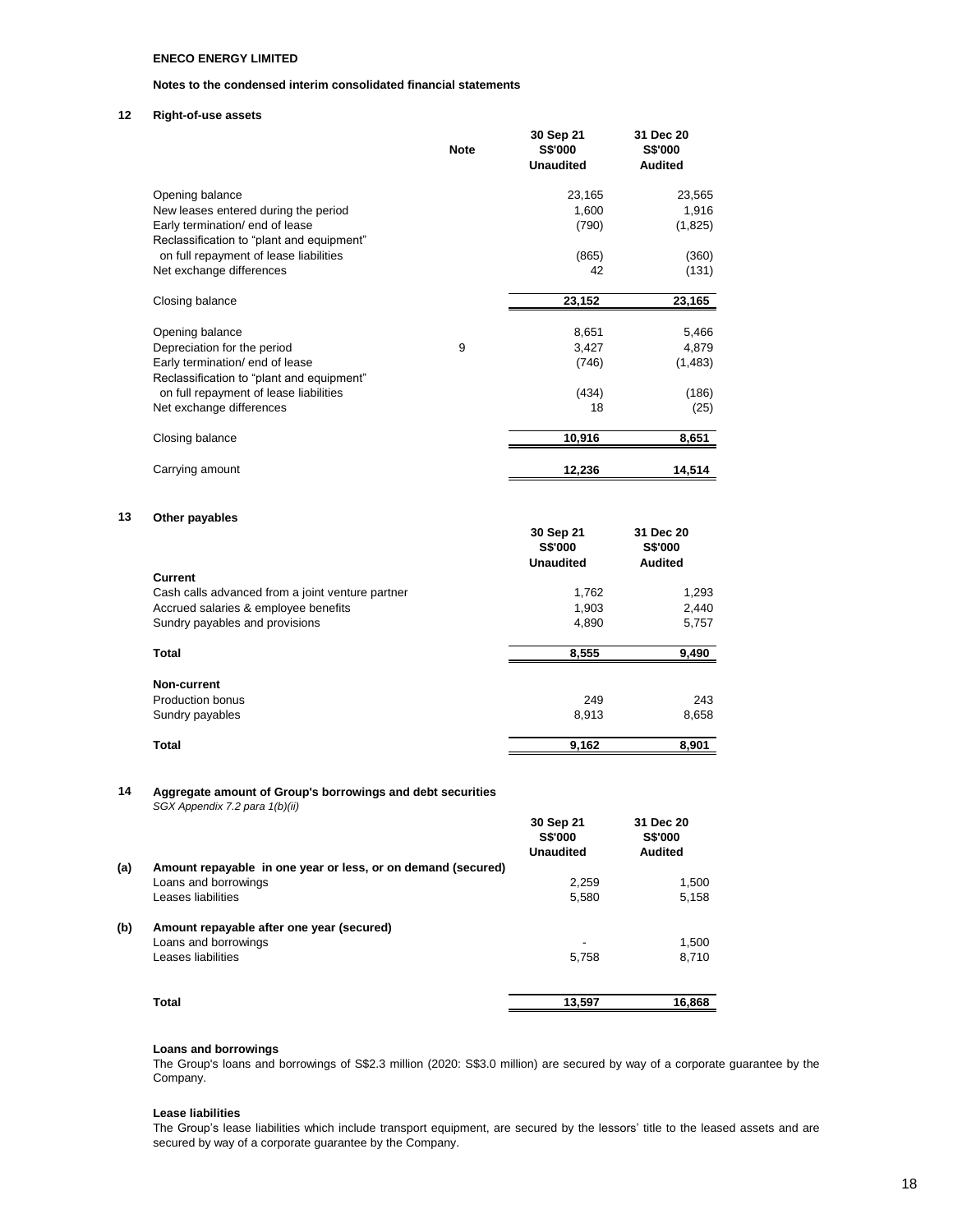#### **Notes to the condensed interim consolidated financial statements**

#### **15 Share Capital**

**(a)** Details of any changes in the company's share capital arising from rights issue, bonus issue, share buy-backs, exercise of share options or warrants, conversion of other issues of equity securities, issue of shares for cash or as consideration for acquisition or for any other purpose since the end of<br>the previous period reported on. State also the number of shares that **the current financial period reported on and as at the end of the corresponding period of the immediately preceding financial year.**

*SGX Appendix 7.2 para 1 (d)(ii)*

|                                                                  | As at     | As at     |  |
|------------------------------------------------------------------|-----------|-----------|--|
|                                                                  | 30 Sep 21 | 31 Dec 20 |  |
| The number of shares that may be issued on RGPSP and exercise of | $\sim$    | 5.080.103 |  |
| share options outstanding at the end of the period               |           |           |  |

**(b) Number of shares held as treasury shares against the total number of issued shares excluding treasury shares and subsidiary holdings of the issuer.**

|                                                              | 30 Sep 21<br>No. of Shares | 31 Dec 20<br>No. of Shares |
|--------------------------------------------------------------|----------------------------|----------------------------|
| Treasury shares                                              | 1.807.215                  | 1,807,215                  |
| Number of issued ordinary shares (excluding treasury shares) | 646,867,923                | 646,867,923                |
| Percentage (%)                                               | 0.28%                      | 0.28%                      |

**(c)** *SGX Appendix 7.2 para 1 (d)(iii)* **To show the total number of issued shares excluding treasury shares as at the end of the current financial year end as at the end of** 

|                                                                   | As at            |                   | As at            |                   |
|-------------------------------------------------------------------|------------------|-------------------|------------------|-------------------|
|                                                                   | 30 Sep 21        |                   | 31 Dec 20        |                   |
|                                                                   | Number of shares | Amount<br>S\$'000 | Number of shares | Amount<br>S\$'000 |
| Issued and fully paid:<br>At beginning and end of the year/period | 646.867.923      | 148.367           | 646.867.923      | 148.367           |

#### **(d)** *SGX Appendix 7.2 para 1 (d)(iv)* **A statement showing all sales, transfers, cancellation and/or use of treasury shares as at the end of the current financial year**

| The movement of treasury shares is as follow: |           |
|-----------------------------------------------|-----------|
| As at 1 January 2021                          | 1.807.215 |
| Re-issuance of treasury shares                | -         |
| As at 30 September 2021                       | 1.807.215 |

**(e)** *SGX Appendix 7.2 para 1 (d)(v)* NA. **A statement showing all sales, transfers , cancellation and / or use of subsidiary holdings as at the end of the current financial** 

#### 16 Earnings per ordinary share of the group for the current financial period reported on and the corresponding period of the immediately preceding **financial year after deducting any provision for preference dividends**

*SGX Appendix 7.2 para 6*

| Earnings per share (EPS)                               | Group          |             | Group          |             |
|--------------------------------------------------------|----------------|-------------|----------------|-------------|
|                                                        | 3 months ended |             | 6 months ended |             |
|                                                        | 30 Sep 21      | 30 Sep 20   | 30 Sep 21      | 30 Sep 20   |
| Based on the weighted average number of shares (cents) |                |             |                |             |
| - net profit attributable to shareholders              | 0.04           | 0.42        | 0.09           | 0.62        |
| Weighted average number of shares                      | 646.867.923    | 646.867.923 | 646.867.923    | 646.867.923 |
| On a fully diluted basis                               |                |             |                |             |
| - net profit attributable to shareholders              | 0.04           | 0.42        | 0.09           | 0.62        |
| Weighted average number of shares                      | 646.867.923    | 646.867.923 | 646,867,923    | 646,867,923 |

During the period ended 30 September 2021, diluted earnings per share is calculated on the same basis as basic earnings per share as there are no dilutive potential ordinary shares as at 30 September 2021.

#### **17 Net assets value (for the issuer and group) per ordinary share based on issued share capital at the end of the : (a) current financial period reported on; and**

**(b) immediately preceding financial year** 

*SGX Appendix 7.2 para 7*

| <b>Net Assets Value (NAV)</b>     | Group       |             | Company     |             |
|-----------------------------------|-------------|-------------|-------------|-------------|
|                                   | 30 Sep 21   | 31-Dec-20   | 30 Sep 21   | 31-Dec-20   |
| No. of ordinary shares            | 646,867,923 | 646,867,923 | 646,867,923 | 646,867,923 |
| NAV per ordinary share (In cents) | 0.14        | 0.06        | 0.49        | 0.70        |

#### **18 Subsequent events**

There are no known significant subsequent events which have led to adjustments to this set of interim financial statements.

#### **19 Review**

*SGX Appendix 7.2 para 2 and 3*

The condensed consolidated statement of financial position of Eneco Energy Limited and its subsidiaries as at 30 September 2021 and the related condensed consolidated profit and loss and other comprehensive income, condensed consolidated statement of changes in equity and condensed consolidated statement of cash flows for the period then ended and certain explanatory notes have not been audited or reviewed.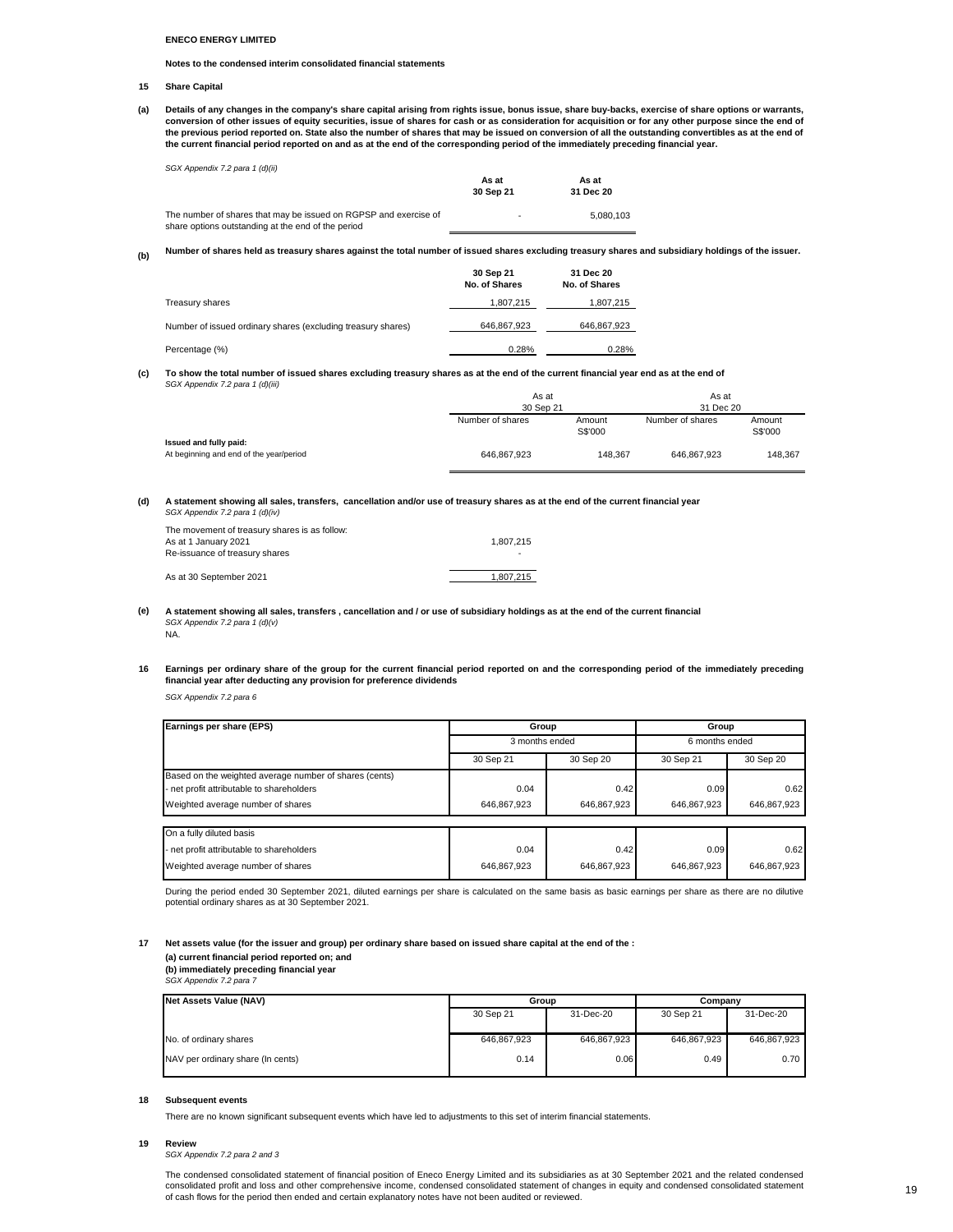**Other information**

**20 Where the latest financial statements are subject to an adverse opinion, qualified opinion or disclaimer of opinion:— (a) Updates on the efforts taken to resolve each outstanding audit issue. (b) Confirmation from the Board that the impact of all outstanding audit issues on the financial statements have been adequately disclosed. This is not required for any audit issue that is a material uncertainty relating to going concern.**

*SGX Appendix 7.2 para 3A*

**(a)** The audit report dated 8 Apr 2021 for the financial year ended 31 December 2020 issued by Foo Kon Tan LLP contained a qualified opinion on the followings:

#### (i) Amount due from a broker

This was raised in the audit report for the financial year ended 31 December 2018 by the predecessor auditors, E&Y LLP. E&Y LLP were unable to obtain satisfactory audit evidence or explanations to ascertain the commercial rationale of the arrangement between the Group and the broker and the nature, existence and recoverability of the amount. On this basis, they were unable to determine whether the payment was appropriately accounted for, presented, or disclosed, and whether the allowance recorded against the amount was appropriate. The payment to broker is disclosed under Non-current asset – Other receivables, as Amount due from a broker under the books of its wholly-owned subsidiary, Ramba Energy West Jambi Limited. The Group has made a full allowance for the amount due from a broker in the financial year ended 31 December 2018. The above issue remained unresolved for the financial year ended 31 December 2019.

On 15 June 2020, the Group and the broker entered into as settlement agreement where the broker formally acknowledged the receipt of the amount of US\$2.88 million via the bank account of the ex-Chief Executive Officer and ex-Executive Director for the procurement of the bank guarantee and the broker agreed to a repayment plan for the amount which will be repaid in 30 instalments comprising of a first instalment of IDR 375 million and subsequent 29 instalments of IDR 1.5 billion each quarter, respectively.

On 19 January 2021, the Company announced that the broker had only paid the first instalment and had consequently defaulted on the second and third instalments which were due on 15 October 2020 and 15 January 2021, respectively. Accordingly, an event of default has been triggered as defined in the Settlement Agreement. The Board is seeking legal advisers to formulate the next course of action and will make further announcements when there are material updates as may be necessary or appropriate.

Following the formalisation of the Settlement Agreement in June 2020, it has satisfactorily resolved the qualification points over (a) the inconsistencies in the explanations and documents provided by the predecessor management of the Company over the nature of the amount due from the broker as well as (b) the existence and accuracy of the amount due from the broker. In addition, the amount due from the broker continues to be credit-impaired as at 31 December 2020 in accordance with SFRS(I) 9 – Financial Instruments since the broker is in default in accordance with the terms set out in the Settlement Agreement.

Despite the above, Foo Kon Tan LLP were unable to ascertain (a) whether the impairment loss amounting to S\$3.88 million which was recorded in the consolidated statement of comprehensive income in FY 2018 should instead be recognised in FY 2019 or FY 2020; and (b) whether the carrying amount due from the broker as at 31 December 2019 and 1 January 2019 had been properly reported and presented in the consolidated statement of financial position.

The above qualification point has been satisfactorily resolved for purpose of FY 2021 audit.

#### (ii) Access to accounting information of a joint arrangement of PT Hexindo Gemilang Jaya ("PT Hexindo")

PT Hexindo, an indirect subsidiary of the Company and Jadestone Energy (Lemang) Pte. Ltd. ("Jadestone") each own 10% and 90% participating interests, respectively, in the Lemang Production Sharing Contract ("Lemang PSC"). Jadestone has completed the acquisition of the 90% interest in Lemang PSC from Mandala Energy Lemang Pte. Ltd. ("Mandala") and has assumed the role of the operator of Lemang PSC in December 2020. The Group, through PT Hexindo, recognised its interest in the Lemang PSC in accordance with the accounting treatment of a joint operation under SFRS(I) 11- Joint Arrangements.

Foo Kon Tan LLP had previously highlighted in the FY2019 audit report that the auditors of PT Hexindo ("component auditors") were unable to gain access to the audit work papers of the auditors of Mandala, who was the then operator of the Lemang PSC and was responsible for the preparation of the monthly statement of accounts of Lemang PSC. Accordingly, the component auditors were unable to perform and complete their audit procedures to obtain sufficient and appropriate audit evidence over the financial statements of PT Hexindo for the financial year ended 31 December 2019.

Following the completion of the sale of the 90% participating interest between Mandala and Jadestone (collectively known as the "Operators"), the Group's management was furnished with the necessary statements of account for FY 2019 and FY 2020 respectively. A prior year adjustment amounting to approximately S\$2 million (equivalent to US\$1.46 million) was recorded to reverse the over-recognition of the Group's proportionate share of the net expenses in Lemang PSC in the consolidated financial statements for the financial year ended 31 December 2019 in accordance with SFRS(I) 1-8 -Accounting Policies, Changes in Accounting Estimates and Errors.

As at the date of finalising the FY2020 audit report, the component auditors have not been provided access to the supporting documents other than the statements of account nor were they able to review the audit working papers of the auditors of the Operators. Consequently, the component auditors were unable to complete their audit procedures to obtain sufficient and appropriate audit evidence over the financial statements of PT Hexindo for the financial years ended 31 December 2019 and 31 December 2020, respectively.

### (iii) Provision for a legal claim

In respect of Item (iii), PT Hexindo has entered into a legal settlement with Super Power Enterprise Group Ltd ("SPE") whereby it agreed to pay US\$10 million to SPE by way of assigning the proceeds from future sale of oil and gas from the Lemang PSC, subject to certain carve out provisions that allow PT Hexindo to first repay the other existing obligations identified to SPE. As at 31 December 2020, the Group continued to record a provision for legal claims measured at amortised cost amounting to S\$6.8 million (equivalent to US\$5.1 million) which was based on a cashflow projection of Lemang PSC obtained from Mandala as at 31 December 2018.

As at 31 December 2019 and 2020, management did not receive the cashflow projection of Lemang PSC from Mandala or Jadestone for the forecast period. Accordingly, Foo Kon Tan LLP were unable to perform and complete their audit procedures to obtain sufficient and appropriate audit evidence over the completeness and accuracy of the provision for legal claim as at 31 December 2019 and 2020.

For (ii) and (iii), the Management is in ongoing discussions with the operator of Lemang PSC to gain access to financial information. Subsequently, on 15 July 2021, PT Hexindo received a Notice of Exercise of Withdrawal Option from Jadestone. This was served to PT Hexindo to assign and transfer its participating interest in Lemang PSC due to its unpaid cash calls. The Group is seeking legal advice in order to formulate its next steps and will make further announcement(s) as and when there are material developments.

**(b)** Other than disclosed, there have been no major development on the above issues, the Board confirmed that that the impact of all outstanding audit issues on the financial statements have been adequately disclosed.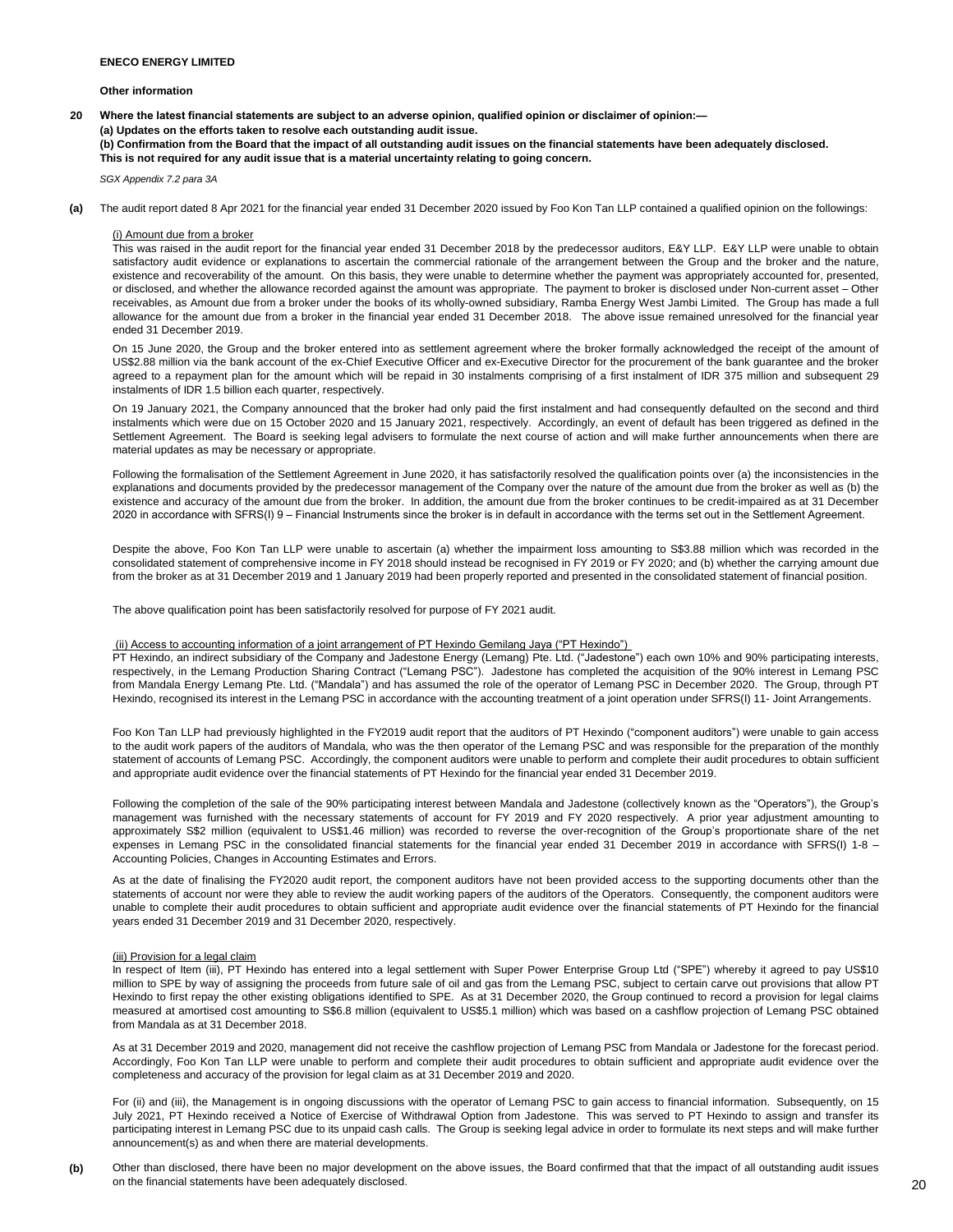#### **Other information**

**21 A review of the performance of the group, to the extent necessary for a reasonable understanding of the group's business. It must include a discussion of the following: (a) any significant factors that affected the turnover, costs, and earnings of the group for the current financial period reported on, (where applicable) seasonal or cyclical factors; and**

**(b) any material factors that affected the cash flow, working capital, assets or liabilities of the group during the current financial period reported on** 

*SGX Appendix 7.2 para 8* **Group Income Review** 

### **Q3 2021 vs Q3 2020**

The Group revenue in Q3 2021 was S\$10.1 million, which was S\$1.3 million higher than the corresponding period of the prior year arising from Logistics segment.

Gains on extinguishment of liabilities in Q3 2020 were largely due to extinguishment of accrued interest, other expenses, loans and borrowing, following the finalisation of the settlement deed and deeds of discharge in FY2020.

Other income was lower by S\$0.5 million largely due to the tapering effect of COVID-19 related government grants.

Total costs and operating expenses were lower by S\$5.6 million mainly due to:- (a) Higher service costs and related expenses of S\$1.0 million, largely in line with revenue increase; offset by

(b) Lower salaries and employee benefits of S\$0.5 million, due to our ongoing focus to deliver better gross operating margins through improved efficiencies and productivity improvements, lower Lemang field production costs and lower from Logistics due to outsourcing; (c) Lower other operating expenses of S\$0.4 million, largely due to forex gain in Q2 2021 vs forex loss in Q3 2020; and (d) Q3 2020 impairment of Lemang PSC of S\$5.6m which is non-recurring.

Net profit after tax attributable to shareholders in Q3 2021 was S\$0.3 million versus S\$3.5 million in the corresponding period of the prior year.

#### **YTD Q3 2021 vs YTD Q3 2020**

The Group revenue in YTD Q3 2021 was S\$28.8 million, which was S\$1.5 million higher than the corresponding period of the prior year.

Logistics segment recorded an increase in revenue of S\$1.7 million. The Logistics segment revenue is a combination of numerous contracts and services across each country in which we operate. The logistics business in Indonesia YTD 3Q 2021 has seen a growth against YTD 3Q 2020. This has primarily been a direct result of the turnaround in our previously underperforming contract with Semen Baturaja.

Our logistics revenue derived within Singapore has experienced varied impact as a result of COVID-19. The impact has seen some contracts deliver yearon-year improvement and some business' decline. It is important to note that there is no exact science to assessing if volume decline is 100% attributable to COVID-19 but this represents our best estimate based on facts we know.

The oil & gas segment recorded a decline in revenue of S\$0.2 million due to cessation of production in Jati field and no production from Lemang field.

Gains on extinguishment of liabilities in Q3 2020 were largely due to extinguishment of accrued interest, other expenses, loans and borrowings, following the finalisation of the settlement deed and deeds of discharge in FY2020 and write-back of abandonment & site restoration provision.

Other income was lower by S\$1.6 million largely due to the tapering effect of COVID-19 related government grants in FY2021.

Total costs and operating expenses were lower by S\$7.9 million mainly due to:

(a) Higher service costs and related expenses of S\$1.1 million, largely in line with revenue increase;

offset by

(b) Lower salaries and employee benefits of S\$1.7 million, due to our ongoing focus to deliver better gross operating margins through improved efficiencies and productivity improvements, lower Lemang field production costs and lower from Logistics due to outsourcing;

(c) Lower depreciation and amortisation expenses of S\$0.6 million, largely due to fully depreciated assets and end of lease for right-of-use (ROU) assets; and

(d) Lower other operating expenses of S\$1.0 million, mainly due to:

No other expenses with Mercuria, no Lemang operating expenses, lower forex loss and other operating expenses offset by lower gain on disposal of plant and equipment; and

(e) Q3 2020 impairment of Lemang PSC of S\$5.6m which is non-recurring.

Net profit after tax attributable to shareholders in YTD Q3 2021 was S\$0.6 million versus S\$3.98 million in the corresponding period of the prior year.

#### **Group Balance Sheet Review**

Non-current assets decreased by S\$2.1 million to S\$19.7 million mainly due to depreciation/amortisation of ROU assets and plant and equipment, offset by additions and translation gain in foreign denominated assets (USD/SGD exchange rates Q3 2021: 1.3611 vs Q4 2020: 1.3221).

Current assets decreased by S\$1.5 million mainly due to decrease in cash and bank balances, offset by increase in trade and other receivables balance.

Current liabilities increased by S\$0.5 million mainly due to:

(a) cash call payables to the operator of Lemang field; (b) increase in current portion of lease liabilities;

(c) reclassification of the short-term portion of the working capital loan to current portion less repayment during the period.

offset by (d) income tax and other payments;

Non-current liabilities decreased by S\$4.2 million mainly due to the repayment of lease liabilities, reclassification of working capital loan to current portion and offset by translation loss on foreign denominated liabilities.

The Group provides for lifetime Expected Credit Loss (ECL) for all trade receivables using a provision matrix. The provision rates are determined based on the Group's historical observed default rates analysed in accordance to days past due. As the Group's credit exposure is monitored on an ongoing basis, the Group has determined that the ECL on trade and other receivables is insignificant. The Group is positive of the recoverability based on the historical collection performance and does not foresee any substantial credit loss arising from the trade receivables balance.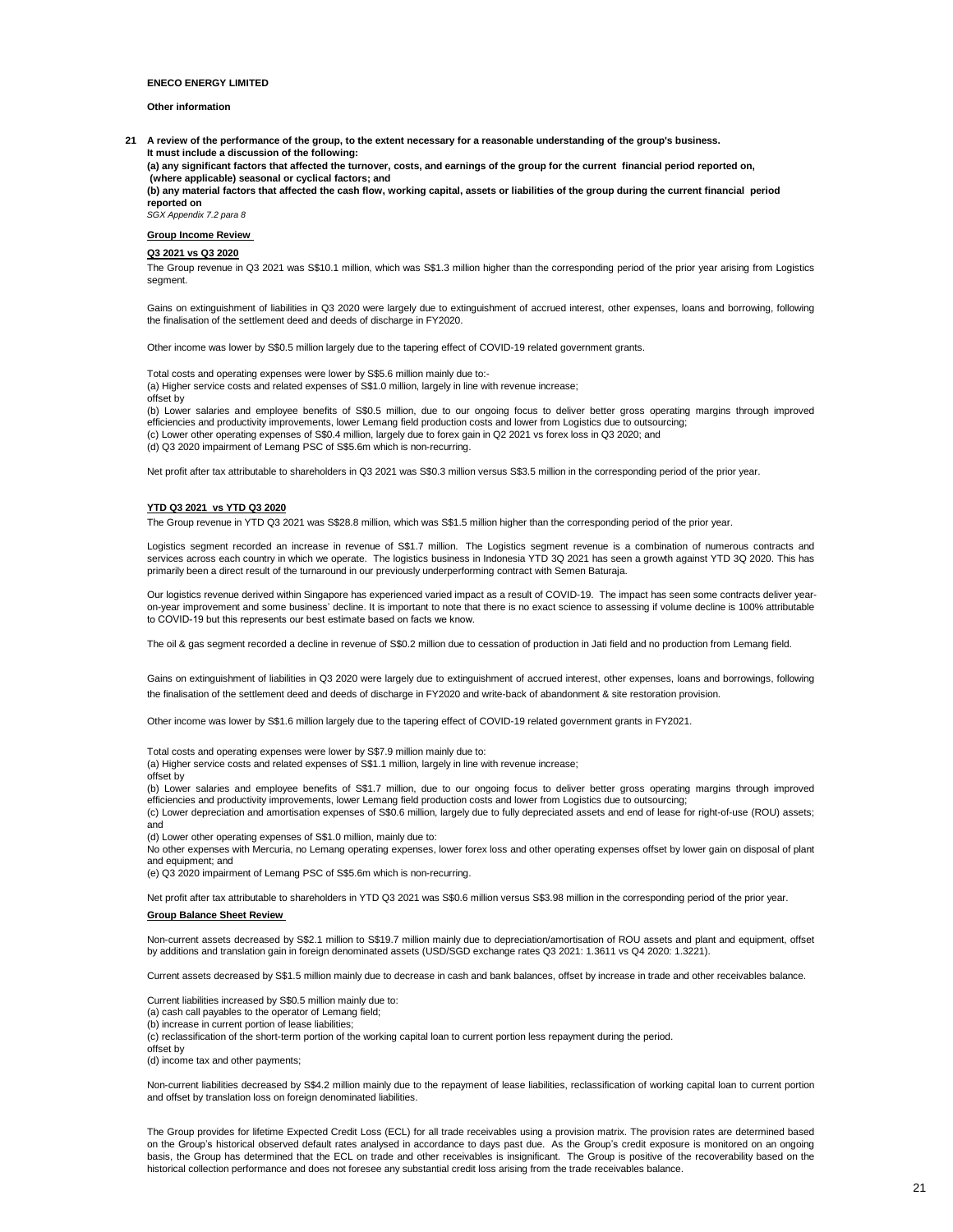#### **Other information**

#### **21 Negative Working Capital position**

The Group reported a deficit in working capital position of S\$10.5 million (2020: S\$8.5 million) and a net liabilities of S\$6.9 million (2020: S\$6.9 million).

The Board of Directors is of the view that the Group is able to operate as a going concern due to the following:

(a) The Group is able to generate sufficient cash flows from its logistics operations;

(b) The loss making Jati field had ceased its exploration concession and the restructuring of the oil and gas entities has reduced the monthly cash cost significantly:

(c) The Company has an undrawn S\$1.5 million credit facility from a lender; and

(d) The Group's net current liabilities mainly arose from the Group's oil and gas segment, domiciled in Indonesia. The Board is of the view that the Group's<br>shareholdings in the entities which own the various oil and gas have an impact to the viability of the Company's financial position in the event of contingent or actual legal claims by third party creditors against these entities.

#### **Group Cashflow Statement Review**

For the year ended 30 September 2021, the Group reported net cash inflow from operating activities of S\$3.5 million vs S\$5.8 million as at 30 September 2020.

The Group reported net cash outflow from investing activities of S\$0.1 million vs net outflow of S\$0.2 million as at 30 September 2020, largely due to lower additions of plant and equipment.

The Group reported net cash outflow from financing activities of S\$5.5 million vs S\$4.2 million as at 30 September 2020, largely due to repayment of lease obligations.

The Group reported net cash and cash equivalents of S\$4.7 million as at 30 September 2021 compared to S\$6.0 million as at 30 September 2020.

#### **22 Where a forecast, or a prospect statement, has been previously disclosed to shareholders, any variance between it and the actual results.**

*SGX Appendix 7.2 para 9*

Not applicable.

**23** A commentary at the date of the announcement of the significant trends and competitive conditions of the industry in which group operates **and any known factors or events that may affect the group in the next reporting period and the next 12 months.** 

#### *SGX Appendix 7.2 para 10*

The emergence of the new highly contagious Covid-19 Delta variant continued to hinder the pace of economic recovery in third quarter of the year. The Multi-Ministry Taskforce (MTF) had announced that Singapore will scale back social interactions and the Stabilization Phase would be extended to slow down community transmissions and allow for better stability. Our logistic sector continues to seek organic growth with contract renewals, extensions and with strong gross margins. The Group main focus will be working towards delivering robust bottom-line growth, healthy balance sheet in increasing shareholders' value despite challenging labour market.

The Group remains committed to exiting its loss-making sector and restructuring of its oil and gas business at the earliest opportunity and on driving its logistics business unit for sustainable growth.

#### **COVID-19 update**

Working from home continued to be the default for employees in Singapore and Indonesia business to curb the current wave of Covid-19 infections with the emergence of the new Delta variant. Employees who go to office for work are required to do self-test weekly using an antigen rapid test (ART) to keep the workplace safe.

We continue to engage our customers and retained all contract renewals as well as extensions despite Government regulations and restrictions in scaling back social interactions and extension of the Stabilization Phase.

The Board is comfortable that we have sufficient cash balances to support our immediate to medium term needs given our strong cash balances and cash flow position in the Group.

We appreciate and thank all our staff for meeting customer satisfaction and at the same time ensure compliance in keeping our workplace safe.

#### **24 Dividend**

*SGX Appendix 7.2 para 11*

(a) Current Financial Period Reported On Any dividend declared for the current financial period reported on? No

(b) Corresponding Period of the Immediately Preceding Financial Year Any dividend declared for the corresponding period of the immediately preceding financial year? No

(c) Date Payable - Not Applicable

(d) Books closure date - Not Applicable

**If no dividend has been declared (recommended), a statement to that effect.** *SGX Appendix 7.2 para 12*

No dividend for the current period ended 30 September 2021 is recommended in order to conserve cash.